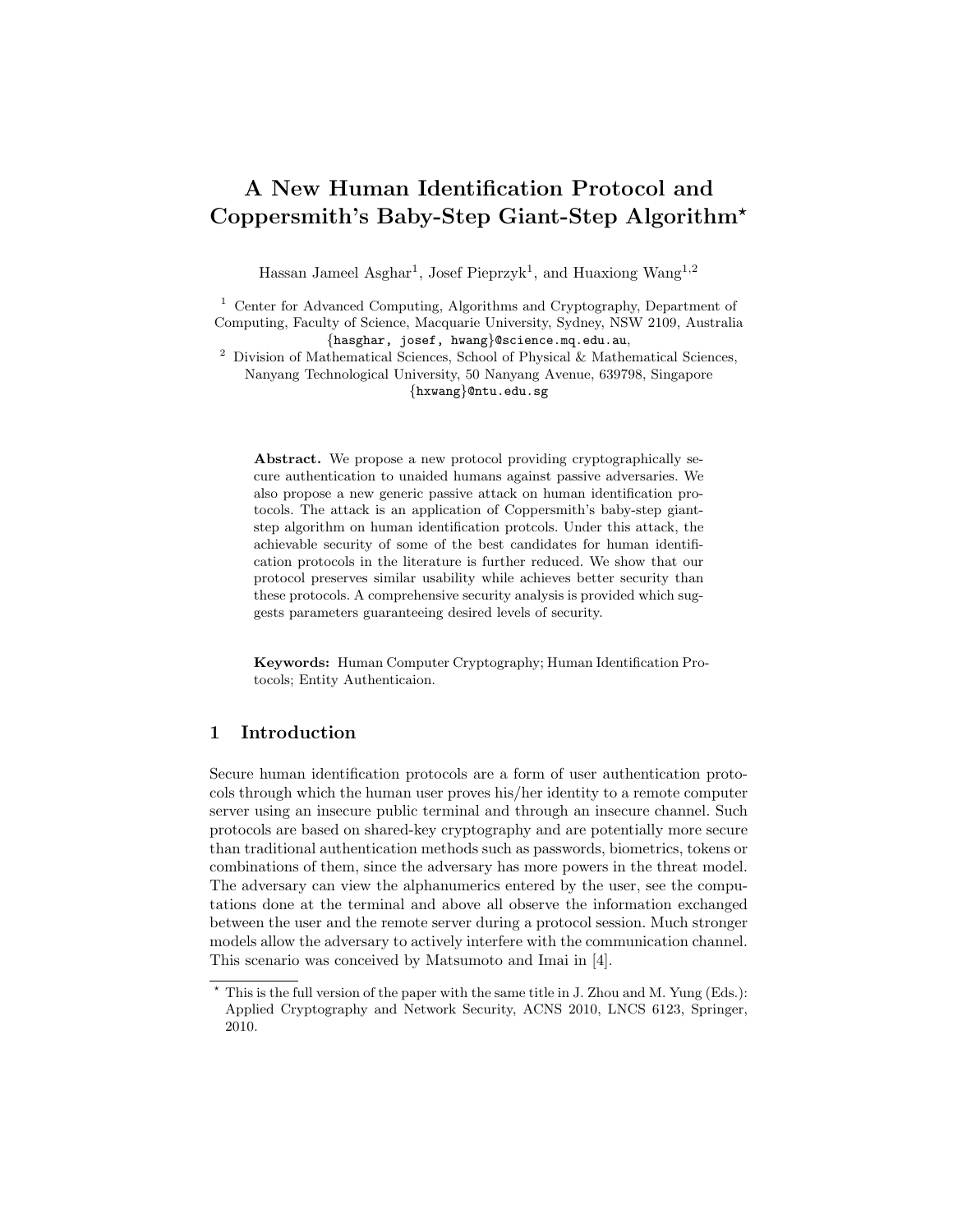Although, human identification protocols secure against active attacks is coveted, it is extremely hard to construct one that ensures both acceptable security and good human executability. To date there have been a handful of proposals known to resist some active attacks [1, 6, 8, 14]. Among them only the sum of  $k$ mins protocol proposed in [1] has been constructed to be secure against generic active adversaries; yet, the protocol falls short of usability. The rest of the protocols only treat security against a known set of active attacks. Due to the difficulty of constructing usable protocols secure against active attacks, recently the focus of the research community has been on security against passive (eavesdropping) adversaries [2, 3, 10, 12, 13]. Despite this being a weaker threat model, there is still no widely accepted human identification protocol secure against passive adversaries and this remains an open problem. Recently proposed protocols can be used for only a small number of authentication sessions if a certain level of usability is desired. Loosely speaking, most of these protocols consist of a shared secret that is a set of  $k$  objects out of  $n$ . The protocol involves a series of challenges from the server and corresponding responses by the user which are constructed as a function of the secret and the challenges. Since the challenges and their responses are communicated in the open, the adversary can always do a search after learning a few challenge-response pairs to find the secret. We shall call protocols belonging to this general category as k-out-of-n protocols. Hopper and Blum showed a bound on what security is achievable for this class of protocols assuming a certain generic time-memory tradeoff attack to be optimal [1, §6]. In other words, all  $k$ -out-of-n protocols are susceptible to this time-memory tradeoff attack, even if they do not have any other weaknesses. This bound severely lessens accomplishable security for small values of  $k$ . A smaller value of  $k$  is necessary to ensure that human memory and computational requirements are low. Despite their findings, some of the recent proposals have ignored security evaluation against time-memory tradeoff attacks [10, 12].

Hopper and Blum also proposed two protocols for human identification. One of them is the now famous HB protocol based on the problem of learning parity in the presence of noise. However, the variant of this protocol proposed as a human identification protocol uses a small hamming weight  $k$ . We call this protocol the k-weight HB protocol to distinguish it from the HB family of protocols used for pervasive devices. The other protocol is the sum of  $k$  mins protocol mentioned before. We use the variant that is constructed to be secure against passive adversaries only. The two protocols achieve good security against passive adversaries but fall short of the theoretically achievable bound imposed by the time-memory tradeoff attack. The reason for this is to avoid lack of usability.

In this paper, we propose a protocol that achieves better security than the aforementioned protocols while preserving similar usability. We also propose a new time-memory tradeoff attack on human identification protocols that has lower time-complexity than the one sketched in [1, §6]. The main component of the attack is Coppersmith's baby-step giant-step algorithm which has its application in solving the restricted hamming weight discrete logarithm problem [15]. Once again, this attack can be applied to all  $k$ -out-of-n protocols. It performs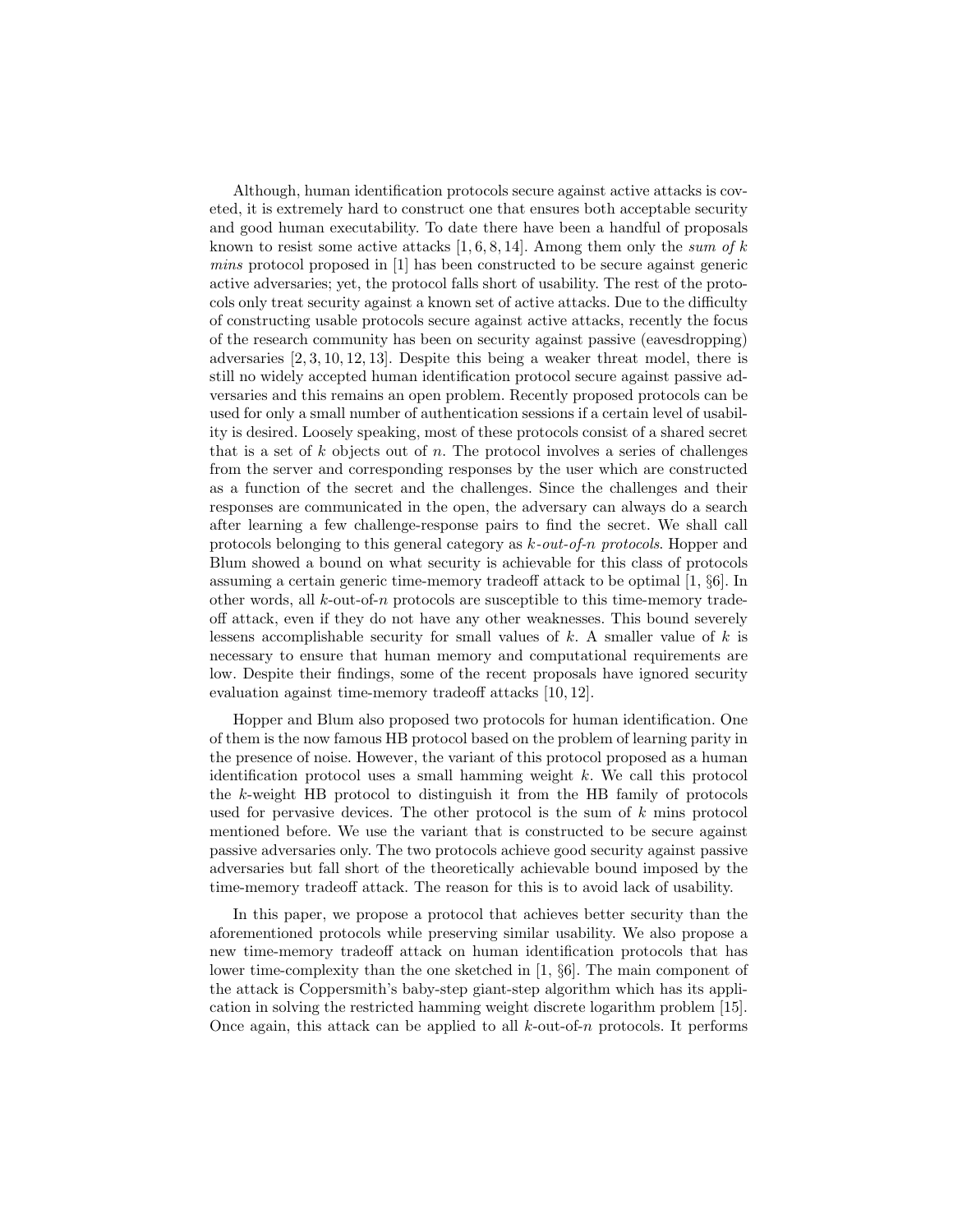better than the attack mentioned in [1] on the two proposed protocols in that paper, further reducing their security. Our protocol shows better security under both time-memory tradeoff attacks. We also rigorously analyze other possible attacks to demonstrate their efficacy, or lack thereof, in breaking our protocol. Our focus is restricted to passive adversaries.

# 2 Related Work

The first human identification protocol that was constructed to be secure in the aforesaid threat model was proposed by Matsumoto and Imai in [4]. This scheme was shown to be insecure by Wang, Hwang and Tsai in [6] and the authors proposed some improvements but with a severe loss in usability. Matsumoto proposed another scheme in [7] based on techniques from linear algebra, but it can only be used for a small number of authentication sessions. Yang and Teng proposed a couple of protocols in [8] which with the suggested memory requirement of three 20 to 40-bit secrets, is surely infeasible for most humans. Hopper and Blum proposed two human identification protocols in [1]. One of them is the k-weight HB protocol and the best known attack on this protocol is the meet-in-the-middle attack [1, §3.1, pp. 58]. The protocol requires the human to toss a coin with a fixed probability between 0 and 0.5, which is arguably not achievable without additional aid. The other proposal by the authors is the sum of  $k$  mins protocol. The version of this protocol secure against passive adversaries is, in our opinion, the most secure and usable protocol published to date. Our protocol performs slightly better, in that it does not use ordered pairs and hence the user does not necessarily have to remember the secret objects in a specific order. Furthermore, the security of our protocol is much higher for similar parameter values.

Li and Shum [14] describe two protocols which resist a large number of passive attacks and can be used for a large number of authentication sessions. However, the security analysis of their protocols does not take time-memory tradeoff attacks into account. Weinshall [10] proposed a slightly different protocol in which the user has to remember images instead of alphanumeric secrets. However, the main structure of the secret is the same as before; the secret is a small subset of  $k$  objects out of  $n$ . The protocol was cryptanalyzed and broken by Golle and Wagner in [11]. Use of images as memory aids has been employed previously, such as in [5]. However, straightforward protocols in which the user is required to click on a subset of secret pictures in a set of given pictures is susceptible to shoulder-surfing or passive observer attacks. For a comprehensive survey of these protocols and others see [9]. More recently, the authors of [2] and [3] proposed a slightly different concept in which the internal properties of images are used as secrets. However, the security of the protocols cannot be concretely demonstrated as it relies on some unproven assumptions. Another recent attempt is by Bai et. al. in [12], but their protocol can only be used for a small number of authentications; precisely 10, using the default parameters. A different line of research is to develop special purpose hardware that utilizes other human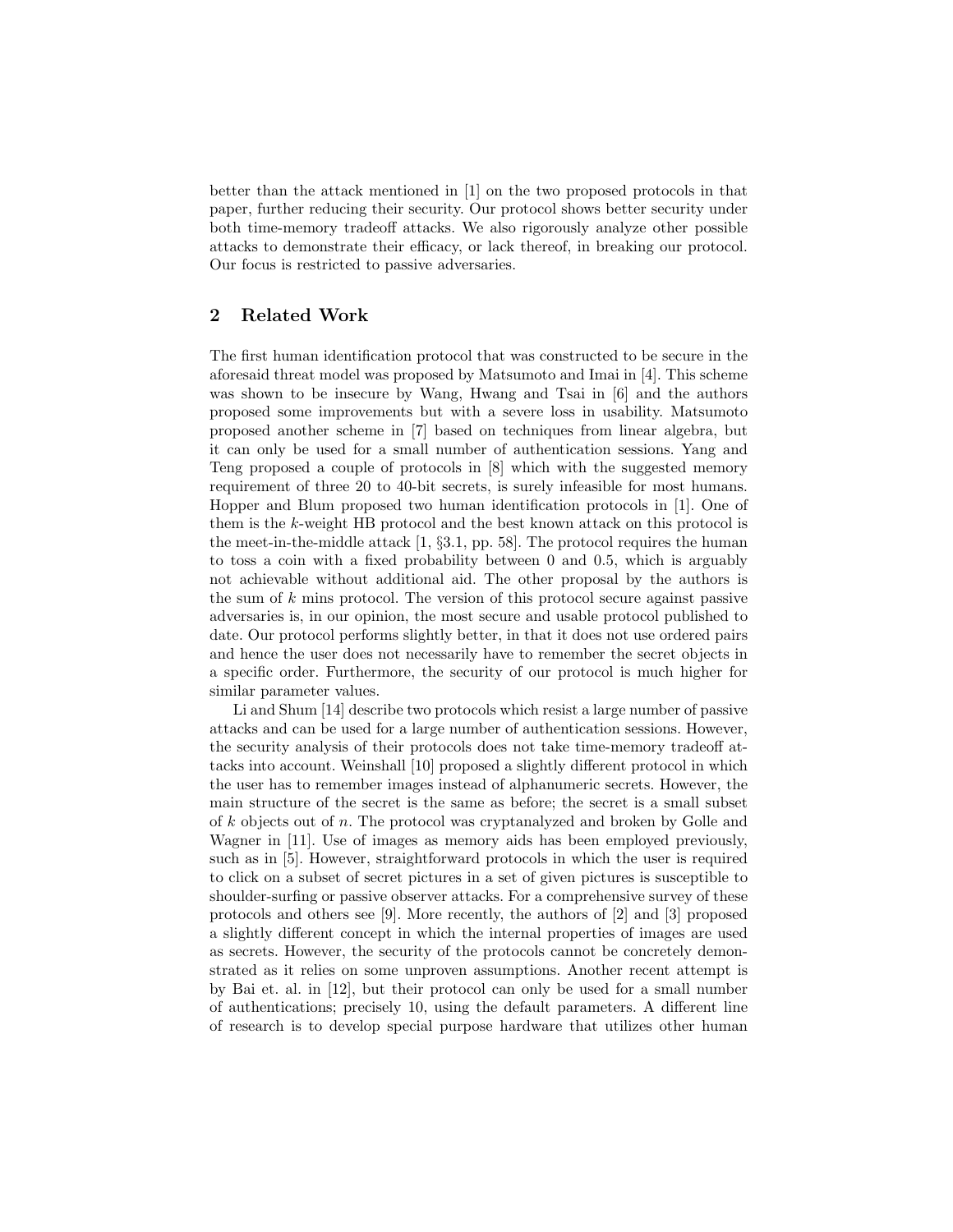senses (such as the sense of touch). Assuming the device to be tamper-proof, this makes the protocol secure against shoulder-surfers. The protocol from [13] is an example.

# 3 Preliminaries: Definitions and Threat Model

Throughout this text, the prover is denoted by  $\mathcal H$  and the verifier by  $\mathcal C$ . This is to acknowledge that in the real world, the prover will be a human user and the verifier will be a remote computer (server). The goal of an identification protocol is to authenticate  $\mathcal H$  to  $\mathcal C^3$ . We restate the definitions of identification protocols and human executable protocols from [1] for reference. A protocol is defined as a sequence of interactions between a pair of public and probabilistic interactive turing machines (ITMs)  $(H, C)$ . The result of the interaction between these two (ITMs) with respective inputs x and y is denoted by  $\langle \mathcal{H}(x), \mathcal{C}(y) \rangle$ . The transcripts of bits exchanged between  $H$  and  $C$  during this interaction is denoted by  $T(\mathcal{H}(x), \mathcal{C}(y)).$ 

**Definition 1.** An identification protocol is a pair of public, probabilistic interactive turing machinces (ITMs)  $(H, C)$  with shared auxiliary input z, such that the following conditions hold:

– For all auxiliary inputs z,  $Pr[\langle \mathcal{H}(z), \mathcal{C}(z) \rangle] =$  accept $] > p_0$ 

– For each pair  $x \neq y$ ,  $Pr\left[\langle \mathcal{H}(x), \mathcal{C}(y)\rangle = \text{accept}\right] < 1 - p_0$  where  $0.5 < p_0 \leq 1$ .

When  $\langle H, C \rangle$  = accept, we say that H authenticates to C. The above definition also takes those protocols into account which even reject legitimate provers, albeit with a small probability. An example is the Hopper and Blum (HB) protocol proposed in [1]. For human computational ability, we shall use the following definition from [1], which states that the computations done by the probabilistic turing machine  $H$  should be easy enough to be carried out by a human.

**Definition 2.** An identification protocol  $(H, \mathcal{C})$  is  $(\alpha, \beta, \tau)$ -human executable if at least a  $(1 - \alpha)$  portion of the human population can perform the calculations H unaided and without errors in at most  $\tau$  seconds with probability greater than  $(1 - \beta)$ .

The goal is to minimize  $\alpha$ ,  $\beta$  and  $\tau$ . Concrete values to these parameters can be assigned by either an intuitive approximation or where it is hard to do so, actual user experiments can be carried out [1]. As an exemplary use of these definitions, we see that the traditional password-based authentication system satisfies the definition of an identification protocol, since if  $H$  and  $C$  share the same password, then  $H$  authenticates to C with probability 1. Otherwise,  $H$  is accepted with probability 0. Also, we can conjecture that it is ( $\approx 0, \approx 0, 5$ )-human executable for say a length 10 password, based on our everyday experience.

<sup>3</sup> While mutual authentication is desirable, in general it is much harder to construct such a protocol. Partly due to the inability of humans to construct truly random challenges.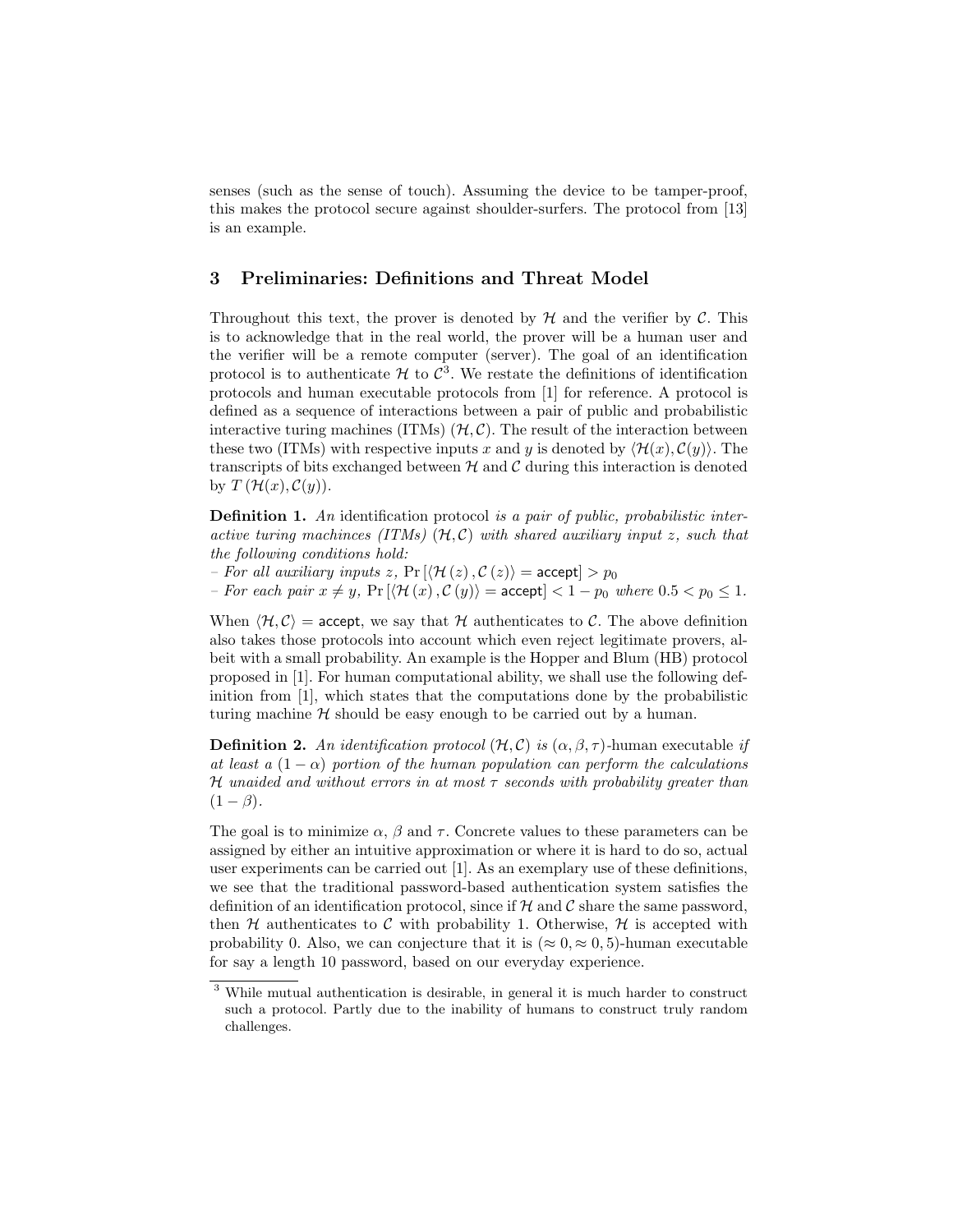#### 3.1 Security Definitions

The adversary, denoted by  $A$ , has passive access to the channel between  $H$  and C. In this light, the adversary views both  $H$  and  $C$  as oracles. The following definition treats  $H$  and  $C$  as Interactive Turing Machines. In the identification protocols discussed in this paper the computations done by  $H$  have to be carried out by a human user. Therefore, all such computations should be done by the human mentally, or else any security proved against  $A$  will be superfluous.

The following security definition is taken from [1] and involves the passive adversary A defined above.

**Definition 3.** An identification protocol  $(H, C)$  is  $(p, m)$  secure against passive adversaries if for all computationally bounded adversaries A and for all auxiliary inputs z,

$$
\Pr\left[\langle \mathcal{A}\left(T^{m}\left(\mathcal{H}\left(z\right),\mathcal{C}\left(z\right)\right)\right),\mathcal{C}\left(z\right)\rangle=\text{accept}\right]\leq p
$$

Here  $T^m$  (...) represents the transcript of m independent communication sessions between  $H$  and  $C$ .

If  $\langle \mathcal{A}(T^m(\mathcal{H}, \mathcal{C})) , \mathcal{C} \rangle$  = accept for some m, we say that A impersonates H. In some identification protocols, if less than a threshold number of communication sessions are observed, even information theoretic security is achievable. However, this threshold is generally too low and hence information theoretic security can only be guaranteed for a handful of communication sessions. As a toy example, consider a protocol in which  $H$  and  $C$  share an ordered pair of letters selected uniformly at random from the lower case English alphabet as a secret. Suppose the secret is  $(a, b)$ . On a communication session, C sends  $H$  one of the following challenges:  $(1, 0), (1, 1), (0, 1)$ . If C prompts for  $(0, 1)$ , the reply from H is b. Thus, after observing this communication session, even a computationally unbounded adversary can not impersonate  $H$  with probability better than  $1/26$ , as it does not know the other letter.

We define a challenge-response identification protocol as the following sequence of messages communicated between  $H$  and  $C$ :

$$
\textsf{request}, (c_1, r_1), (c_2, r_2), \ldots, (c_m, r_m), \textsf{accept/reject}
$$

The message request is sent by  $H$  to C. It symbolizes a request to start a protocol and contains information about  $\mathcal H$  such as its identity. Each pair  $(c_i, r_i)$  consists of a challenge  $c_i$  drawn from some *challenge space* by C and a response  $r_i$  composed from a response space by  $H$ . At the end of m challenge-response pairs,  $\mathcal C$  sends the message accept or reject. We call this sequence of messages as one session (or an authentication session) of the challenge-response identification protocol.

# 4 Proposed Protocol

*Notation* We refer to a vector of n elements or an n-tuple as an ordered list of n elements. If **c** is a vector of n-elements, then **c**[i] denotes the *i*th element of **c**,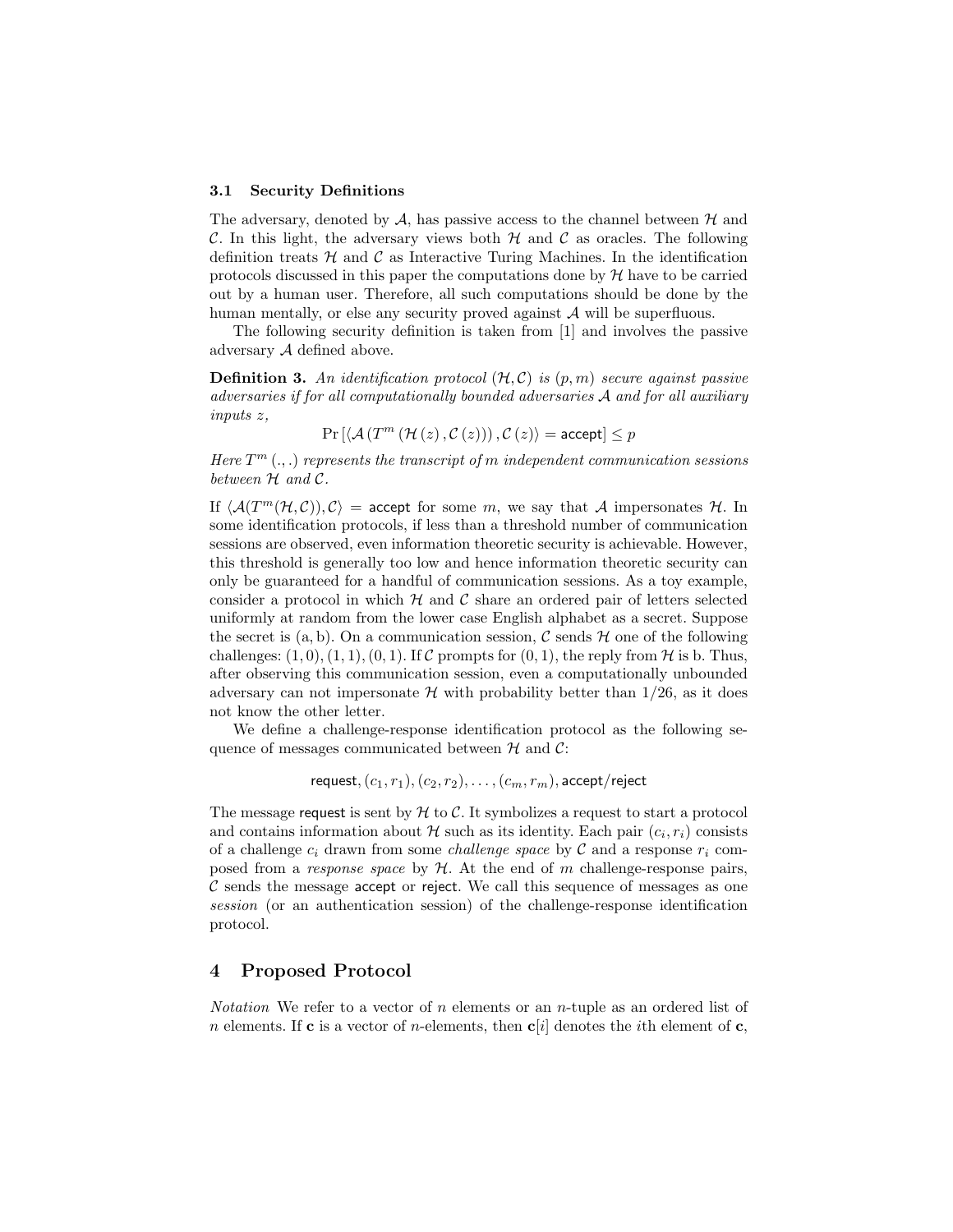for  $0 \leq i \leq n-1$ ; the index i is called the ith location in c. Let n be such that  $n = ab$  for positive integers a and b. We call a the jump constant for reasons that will be clear later. Let k and d be positive integers. Let c be a vector of n integers drawn uniformly at random from the set  $\{0, 1, \ldots, d-1\}$ .

We first describe the protocol formally and then show an implementation that is human friendly. Sections 4.1 and 4.2 give a less technical description of the protocol with example values for the parameters.

#### Protocol 1.

**Setup:** Let n, a, b, m, k and d be public parameters, with  $n = ab$ . C and H choose  $k + 1$  locations in **c**. These locations are essentially a set of integers:  $s_0, s_1, \ldots, s_k$ , where  $0 \leq s_i \leq n-1$ .  $s_0$  is called the starting location. All these locations constitute the secret.

## 1: repeat

- 2: C updates  $m \leftarrow m 1$ , generates the vector **c** and sends it to H.
- 3:  $\mathcal{H}$  assigns  $t \leftarrow s_0$ .
- 4:  $\mathcal{H}$  updates  $t \leftarrow (t + a \cdot \mathbf{c}[s_0]) \text{ mod } n$ .
- 5: for  $1 \leq i \leq k$  do
- 6:  $\mathcal{H}$  updates  $t \leftarrow (t + \mathbf{c}[s_i]) \text{ mod } n$ .
- 7: H sends  $\mathbf{c}[t]$  to  $\mathcal{C}$ .
- 8: if the answer is incorrect then
- 9:  $\mathcal C$  outputs reject.
- 10: until  $m = 0$

11: C outputs accept.

**Lemma 1.** Let  $\mathfrak{S}_1$  and  $\mathfrak{S}_2$  be two sets of secret locations in c. Then, Protocol 1 is an identification protocol with:

$$
\Pr\left[\left\langle \mathcal{H}\left(\mathfrak{S}_1\right),\mathcal{C}\left(\mathfrak{S}_2\right)\right\rangle = \text{accept}\right] \leq d^{-m}
$$

if  $\mathfrak{S}_1 \neq \mathfrak{S}_2$  and 1 otherwise.

*Proof.* Since the protocol is deterministic, if  $\mathfrak{S}_1 = \mathfrak{S}_2$ , C will accept H with probability 1. For  $\mathfrak{S}_1 \neq \mathfrak{S}_2$ , we see that since each element of **c** is generated uniformly at random from the integers  $\{0, 1, \ldots, d-1\}$ , the probability that two different sets of locations generate the same output for c is at most  $1/d$ . The result follows for  $m$  iterations.

## 4.1 User Friendly Implementations

Both graphical and textual implementations are possible for our protocol. In a graphical implementation, we can use n graphical objects such as software icons. In this case, the user's secret is a set of  $k$  icons out of  $n$ . Here we illustrate an example test-based implementation.

We represent the secret space, i.e. the locations in c by an alphabet. For instance, the English alphabet is a candidate. In this subsection, we abuse the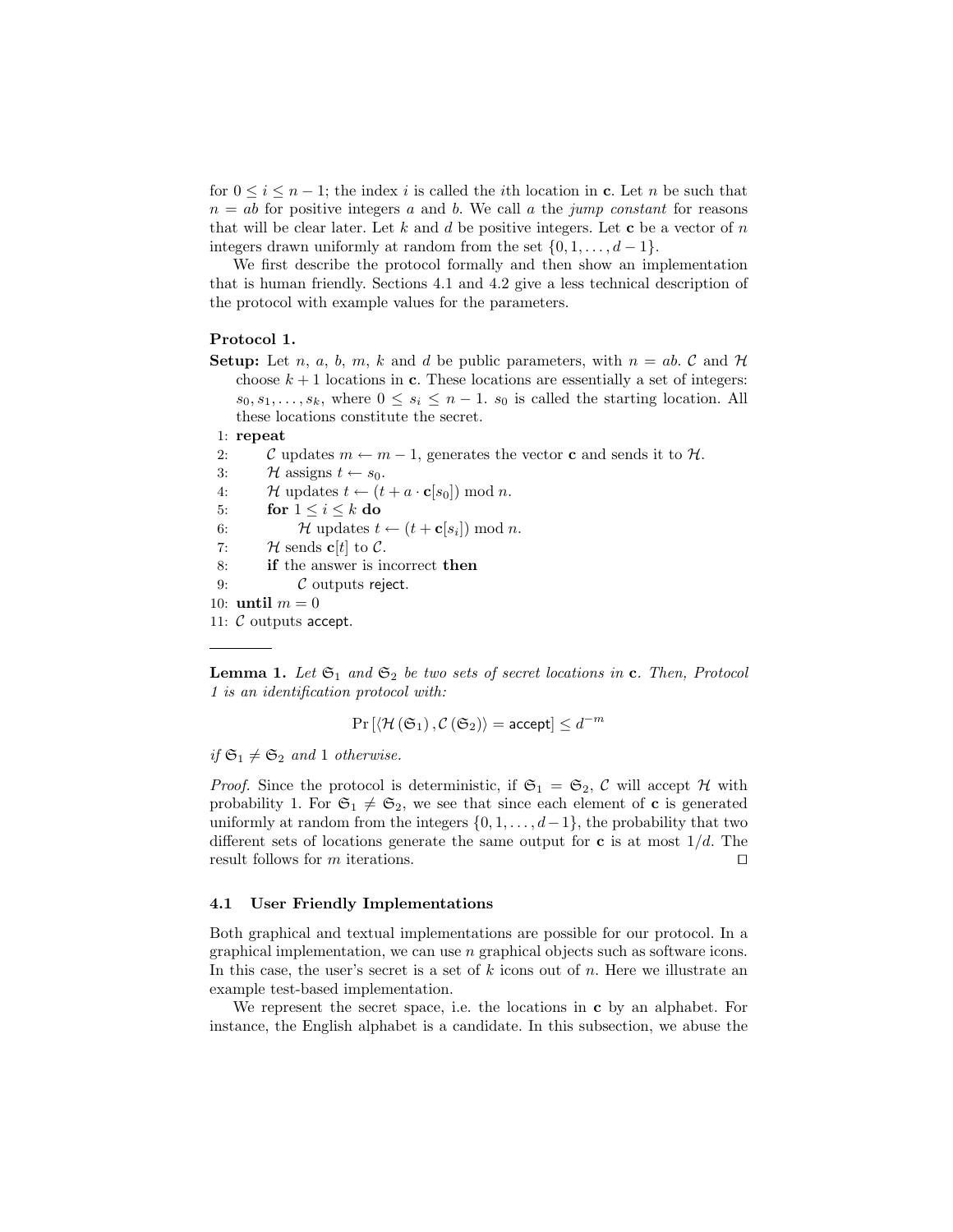notation a little to denote the human user by  $H$ . The vector **c** is presented to H in the form of a grid with  $a \times b$  cells, where  $b = n/a$  (a is chosen such that it divides n). Each location in  $\bf{c}$  is mapped to a unique character in the secret space alphabet. Each cell in the grid contains a unique character from the secret space, below which is the corresponding random digit from c. The secret is then a string from this alphabet, instead of a set of integers of vector locations. Thus, the starting location is also a character from this alphabet.

Given a challenge "grid",  $H$  locates the cell containing the starting character. This corresponds to the location  $s_0$  in the formal description. H then looks at the digit corresponding to this cell. Let the digit be  $d_0$ . H moves  $d_0$  steps vertically downwards, in a circular way, thus reaching a new character location in the same grid. Call this location  $l_0$ . H then looks at the digit in the cell containing  $s_1$ . Let  $d_1$  be the digit. It now moves horizontally to the right of the location  $l_0$  and moving to the start of the next row if the end of the row is reached. This results in the new location  $l_1$ . H continues to move horizontally according to the digits corresponding to the rest of its secret locations. If the bottom right corner of the grid is reached,  $H$  moves to the top left corner, thus moving in a cycle. At the end of this procedure,  $\mathcal{H}$  simply outputs the digit corresponding to the final character location thus reached. Figure 1 shows an example. Here  $a = 12$  and  $b = 6$ , which implies that  $n = 72$ . In this example and also through most of the text, we will choose  $d = 10$ , as this is a common base for humans. The alphabet is composed of the characters  $a, \ldots, z, A, \ldots, Z, 0, \ldots, 9$  and special characters: !,  $\mathcal{Q}, \#$ , \$,  $\mathcal{R}, \wedge, \&$ , \*, (,). Notice that the order of the characters remains the same for all challenges and only the digits corresponding to these characters change for different challenges. For the graphical implementation, we simply replace the

|  |  |  | a b c d e f g h i j k l<br>3 2 6 9 2 1 7 5 4 4 6 8                                                                                                                                                                  |  |  |  |
|--|--|--|---------------------------------------------------------------------------------------------------------------------------------------------------------------------------------------------------------------------|--|--|--|
|  |  |  |                                                                                                                                                                                                                     |  |  |  |
|  |  |  | m n o p q r s t u v w x<br>1 6 7 4 9 7 5 3 2 7 6 1                                                                                                                                                                  |  |  |  |
|  |  |  |                                                                                                                                                                                                                     |  |  |  |
|  |  |  | <u>y z A B C D E F G H I J</u><br>3 2 5 1 5 2 9 6 6 8 6 0                                                                                                                                                           |  |  |  |
|  |  |  |                                                                                                                                                                                                                     |  |  |  |
|  |  |  | K L M N O P Q R S T U V<br>3 1 7 4 9 7 5 3 4 7 6 1                                                                                                                                                                  |  |  |  |
|  |  |  |                                                                                                                                                                                                                     |  |  |  |
|  |  |  | $\frac{W}{6} \quad \frac{X}{3} \quad \frac{Y}{8} \quad \frac{Z}{2} \quad \frac{0}{6} \quad \frac{1}{3} \quad \frac{2}{3} \quad \frac{3}{2} \quad \frac{4}{9} \quad \frac{5}{6} \quad \frac{6}{3} \quad \frac{7}{6}$ |  |  |  |
|  |  |  |                                                                                                                                                                                                                     |  |  |  |
|  |  |  | $\begin{array}{ccccccccccccccccccccc} 8 & 9 & ! & @ & \# & \$ & \% & \wedge & \& & * & & () \\ \hline 4 & 7 & 2 & 0 & 9 & 1 & 5 & 3 & 6 & 3 & 4 & 9 \end{array}$                                                    |  |  |  |
|  |  |  |                                                                                                                                                                                                                     |  |  |  |

Fig. 1. An example challenge grid.

alphabet with a corresponding set of graphical objects. While the text-based implementation is shown here as an illustration of our protocol, we recommend graphical implementation as it is more user-friendly and has less security issues, such as resistence to dictionary attacks.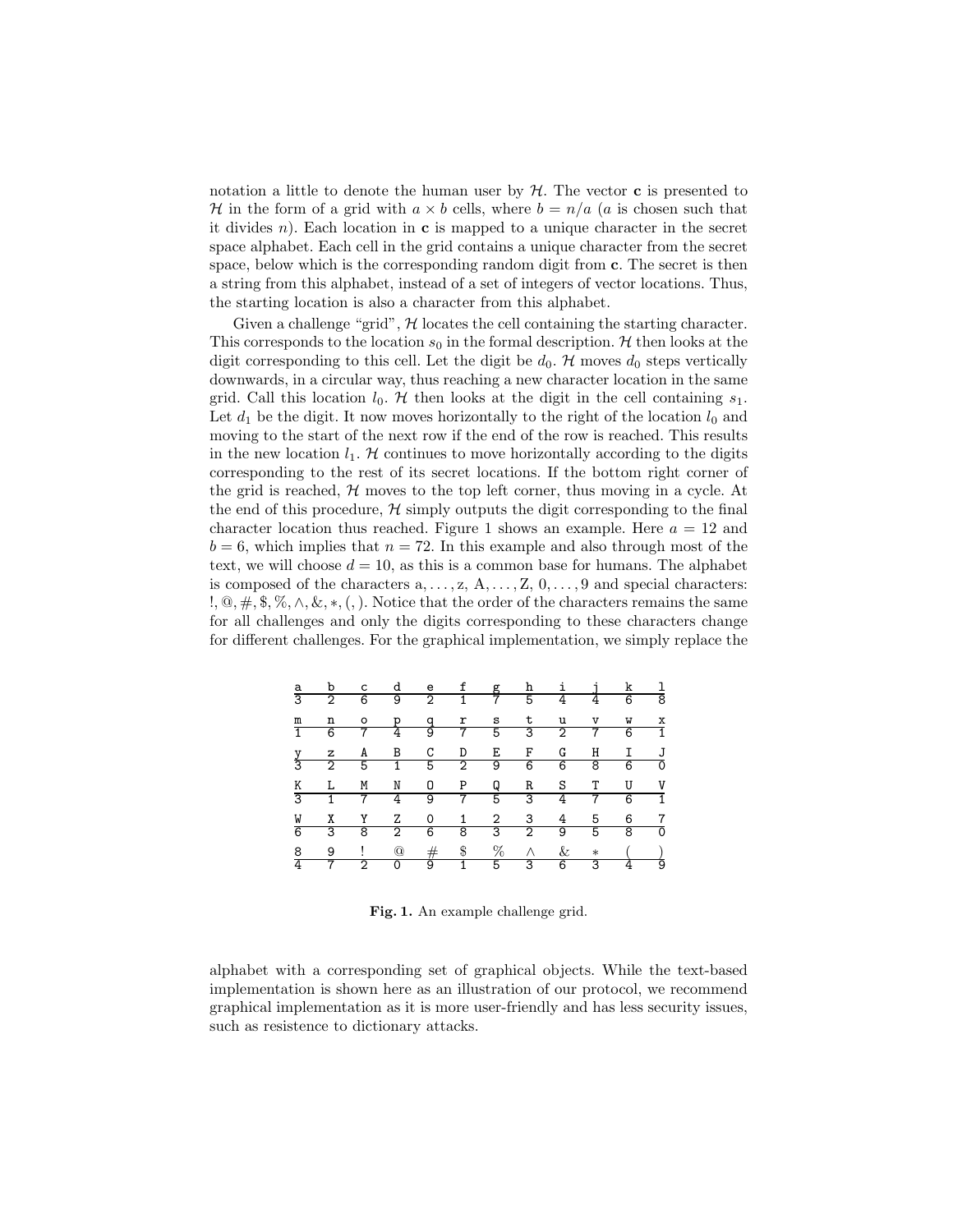#### 4.2 Different Ways of Computation

The above mentioned procedure is one way the human user can perform the protocol steps. There are a number of other ways in which the protocol can be executed. The user can choose any method he or she prefers.

For instance, a different and probably more efficient way is sketched here.

- 1. Ignore the starting location and add all the digits corresponding to the remaining k secret locations.
- 2. From the starting location, move  $d_0$  steps vertically downwards (continuing from the top if the bottom of the grid is reached), where  $d_0$  is the digit corresponding to the starting location.
- 3. Divide the sum obtained in Step 1 by the jump constant  $a$  to get a quotient and a remainder. The quotient is the number of vertical steps and the remainder is the number of horizontal steps to be taken. The user can then follows these steps from the location reached in Step 2 and finally output the digit corresponding to the location thus reached.

If the jump constant  $\alpha$  is a multiple of 10 then the above division can be performed by most humans mentally. Thus to make this method easy for most users, n and a can be chosen to be 200 and 20 respectively. These parameters are easy for humans to use. k can be chosen somewhere between 10 and 15.

## 5 Security Analysis

Recall that for security, we consider the computationally bounded passive adversary of Definition 3. The adversary can view every challenge-response pair. The adversary knows the description of Protocol 1 and the public parameters specified in that protocol. The only thing hidden from the adversary is the set of secret locations shared by  $\mathcal C$  and  $\mathcal H$ . In this section, we assume that the calculations  $H$  can be performed by a human mentally without any additional aid and thus A gains no advantage in observing the human user's behavior. We also assume that the secret locations are chosen uniformly at random from the set of all possible secret locations.

Given m challenge-response pairs  $(c_1, r_1), \ldots, (c_m, r_m)$ , the goal of A is to impersonate  $H$  either by partially or completely learning the secret locations or by impersonating  $H$  by guessing the answers without knowledge of the secret. We assume that all these challenge-response pairs correspond to successful authentication sessions between  $H$  and  $C$ . We first look at some obvious attacks following which we shall show more sophisticated attacks.

#### 5.1 Some Obvious Attacks

Random Guess 1 The most obvious impersonation attack is to randomly guess the answers when prompted for a challenge. Since the output is in the range  $\{0, 1, \ldots, d-1\}$ , a random guess from this set will be successful with probability  $1/d$  for each challenge. For m challenges, this probability is  $d^{-m}$ .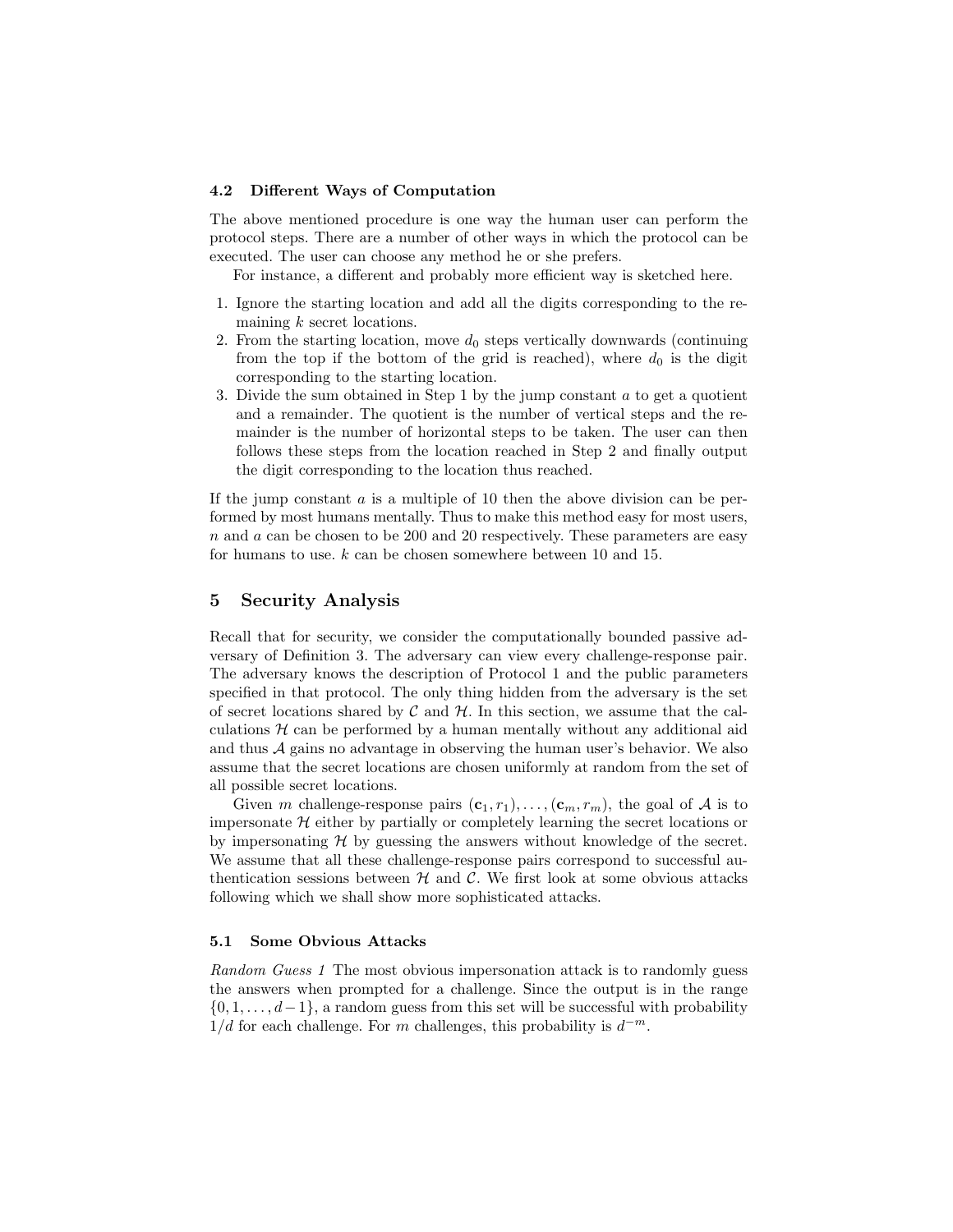Random Guess 2 Another method for impersonation is to guess the secret and then answer a challenge by following the steps of Protocol 1 correctly. We see that there are a total of  $n^{k+1}$  possible ways of choosing  $k+1$  locations in **c**. However, due to the commutativity of the addition operation, any permutation of a given set of locations will generate the same output. Thus we are looking at the number of ways of choosing the starting location times the number of ways of choosing  $k$  locations from a set of  $n$  locations with replacement and without order, which is exactly:  $n\binom{n+k-1}{k}$ . Thus the probability of success in guessing the correct secret is  $(n\binom{n+k-1}{k})^{-1}$ .

The hitherto mentioned attacks are online attacks and effective measures exist to prevent them. For instance, if there are more than a threshold number (say 3) of unsuccessful consecutive login attempts, the user account can be blocked.

*Brute Force* The bruteforce attack has complexity  $O(n\binom{n+k-1}{k})$ . It works by trying all possible secret locations satisfying m challenge-response pairs. In the next section, we shall see that after observing  $m$  challenge-response pairs, the expected number of candidates for the secret is:  $n\binom{n+k-1}{k}/d^m$ . To reduce this number to a unique secret, A needs on average:  $n\binom{n+k-1}{k}/d^m \approx 1 \Rightarrow m \approx \log_d(n\binom{n+k-1}{k})$ challenge-response pairs. Thus  $O(\log_d(nbinom+k-1}))$  challenge-response pairs are enough to find the secret uniquely. With a lower number of challenge-response pairs, there are multiple candidates and even a computationally unbounded adversary cannot distinguish between them. For concrete values, we see that if  $n = 200$  and  $k = 15$ , the brute force attack has complexity roughly  $2^{83}$ . An attack with this complexity is generally considered intractable.

## 5.2 Algebraic Interpretation

Given m challenge-response pairs  $(c_1, r_1), \ldots, (c_m, r_m)$ , we now consider the problem of finding the secret locations  $s_0, \ldots, s_k$ . We attempt to describe this problem algebraically. The following notations will be used henceforward: If  $\mathfrak A$  is a set, then  $|\mathfrak{A}|$  denotes the number of elements in  $\mathfrak{A}$ . If x and y are two strings, then  $x||y$  represents their concatenation. If x and y are two integers,  $[x, y]$  represents the interval of integers between x and y inclusive. A string of n-elements can be transformed into a vector of  $n$ -elements in a natural way, and the two terms will be used interchangeably in the following.

For any challenge-response pair  $(c, r)$ , a location  $\hat{r}$  satisfying  $c[\hat{r}] = r$  is called a satisfying location for  $(c, r)$ . For  $1 \leq i \leq m$ , let  $\mathfrak{R}_i$  be the set of all satisfying locations for  $(c_i, r_i)$ . Let  $\mathfrak{R}^m = \mathfrak{R}_1 \times \cdots \times \mathfrak{R}_m$  be the *m*-ary cartesian product over these m sets. We represent the elements of  $\mathfrak{R}^m$  as m-element vectors,  $\hat{\mathbf{r}} =$  $[\hat{r}_1 \cdots \hat{r}_m]^T$ , in an obvious way. For any vector **x**, let |**x**| denote the number of elements in x. Define the weight of x as:

$$
\mathsf{wt}(\mathbf{x}) = \sum\nolimits_{i=1}^{|\mathbf{x}|} x_i
$$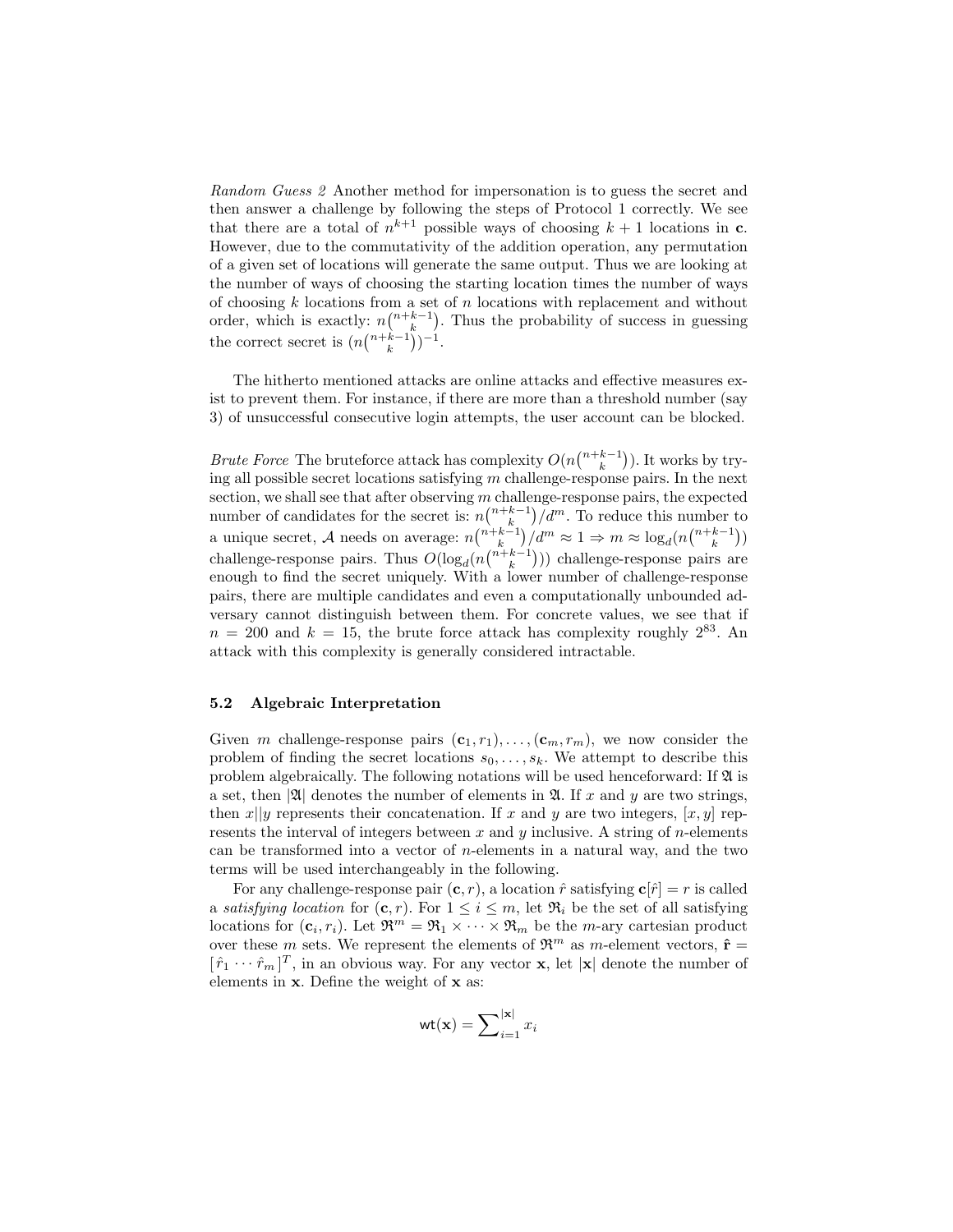where  $x_i = \mathbf{x}[i]$ , the *i*th element of **x**. Define the matrix C as:

$$
C = \begin{bmatrix} c_{1,1} & c_{1,2} & \cdots & c_{1,n} \\ c_{2,1} & c_{2,2} & \cdots & c_{2,n} \\ \vdots & \vdots & \vdots & \vdots \\ c_{m,1} & c_{m,2} & \cdots & c_{m,n} \end{bmatrix}
$$

where  $c_{i,j} = \mathbf{c}_i[j]$ . Then, for each  $\hat{\mathbf{r}} \in \mathfrak{R}^m$  we have:

$$
\left[aC\ C\right]\begin{bmatrix} \mathbf{x} \\ \mathbf{y} \end{bmatrix} = \hat{\mathbf{r}} \bmod n \tag{1}
$$

where **x** and **y** are *n*-element vectors with  $wt(x) = 1$  and  $wt(y) = k$ . Clearly, **x** corresponds to the starting secret location and  $y$  corresponds to the  $k$  remaining secret locations. Notice that y need not be a binary vector since each location can be chosen more than once. There are  $|\mathfrak{R}^m|$  such equations and we cannot write this as a system of fewer equations as for each satisfying location  $\hat{r}$  for a challenge-response pair  $(c, r)$ , r is independent of  $\hat{r}$ . This is true since each element of **c** is generated uniformly at random from  $\{0, 1, \ldots, d-1\}$ .

We first estimate  $|\mathfrak{R}^m|$ .

**Lemma 2.** For  $1 \le i \le m$ ,  $E[|\mathfrak{R}_i|] = n/d$ . And  $E[|\mathfrak{R}^m|] = (n/d)^m$ .

*Proof.* Let  $i \in [1, m]$ . In each pair  $(c_i, r_i)$ , if every element of  $c_i$  is generated uniformly at random from  $\{0, 1, \ldots, d\}$ , then the expected number of times  $r_i$ occurs in  $c_i$  is  $n/d$ . This is exactly the expected number of satisfying locations for  $r_i$ . The result for  $|\mathfrak{R}^m|$  follows from its definition.

There is exactly one element in  $\mathfrak{R}^m$  that contains the satisfying locations corresponding to H's secret. We denote this by  $\hat{\mathbf{r}}_s$ . For more compact notation, define  $\mathbf{s} = [\mathbf{x} \mathbf{y}]^T$  and  $C' = [a C C]$ . Finding a unique s satisfying  $C' \mathbf{s} = \hat{\mathbf{r}}_s \text{ mod } n$ thus translates into finding the secret locations of  $H$ . There are  $2n$  unknowns in s. If m is small, the number of solutions for s is very large. On the other hand, higher m means a higher value of  $E[|\mathfrak{R}^m|] = (n/d)^m$ , which in turn means more equations to be solved, since A has no way to distinguish  $\hat{\mathbf{r}}_s$  from other elements in  $\mathfrak{R}^m$ .

Let SOLVE EQUATIONS be an algorithm that finds solutions (possibly multiple) to the linear system defined in Equation 1. Further, let  $\tau(n,k,m,d)$  be the time complexity of this algorithm. We have the following probabilistic algorithm for finding s.

#### Algorithm 1.

**Input:** The matrix  $C'$  and the set  $\mathfrak{R}^m$ .

1: Initialize an empty set S.

- 2: for each  $\hat{\mathbf{r}} \in \mathfrak{R}^m$  do
- 3: Run SOLVE EQUATIONS on input  $C'$ **s** =  $\hat{\mathbf{r}}$  mod *n*. If any solutions are found, assign them to the set  $\mathfrak{S}$ .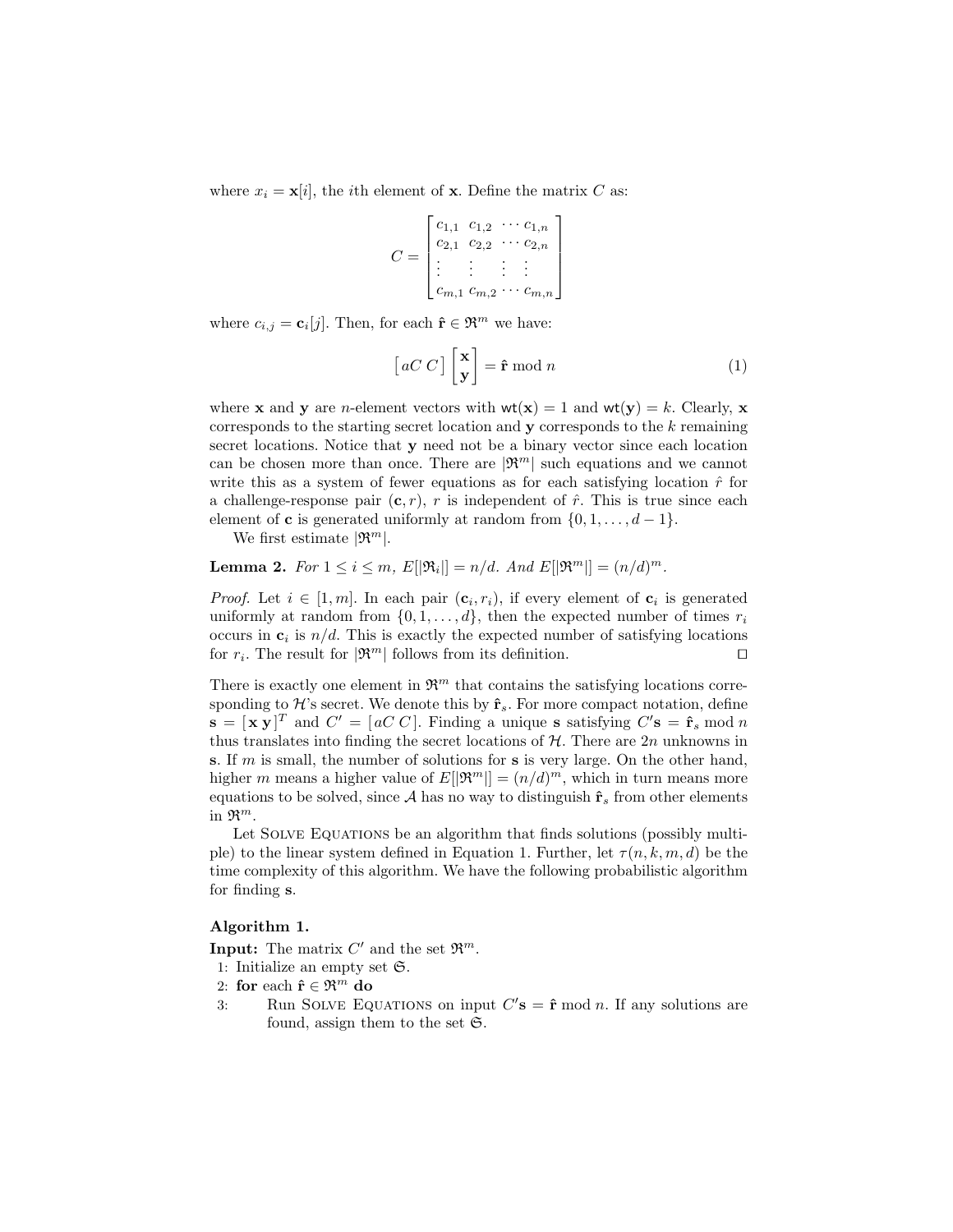4: Output an element uniformly at random from S.

This algorithm will perform well probabilistically if  $|\mathfrak{S}|$  is small. As we have found before, the expected size of  $\mathfrak{R}^m$  is  $(n/d)^m$ . There are a total of  $n^m$  possible different output vectors for  $C'$ s mod n. Therefore, the probability that an s, different from H's secret, is in the set G can be estimated as  $\frac{(n/d)^m}{n^m} = 1/d^m$ . Thus this probability becomes lower as  $m$  increases. Therefore, we can assume that the performance of this algorithm is good. The expected time complexity of Algorithm 1 is:

$$
O\left(\tau\left(n,k,m,d\right)\left(\frac{n}{d}\right)^m\right)
$$

If gaussian elimination is used as the Solve Equations algorithm, we require  $m \geq 2n$ , but this means that the expected size of  $\mathfrak{R}^m$  will be greater than or equal to  $(n/d)^{2n}$ . We can see the complexity of this algorithm with concrete values. Let  $n = 100$ ,  $d = 10$  and  $k = 16$ . Then, we have  $m \ge 2n = 200$ . Gaussian elimination takes time  $O(n^3)$  giving a total approximate time  $2^{687}$ , which is surely infeasible.

Since the weights of x and y are restricted, we might still be able to use other methods with a smaller value of m. To this end, given  $m$ , we find the number of possible solutions of the following equation:

$$
C' \mathbf{s} = \hat{\mathbf{r}} \bmod n \tag{2}
$$

where  $\hat{\mathbf{r}} \in \mathfrak{R}^m$ . Since wt(**x**) = 1 and wt(**y**) = k, with  $m = 0$  there are a total of  $n\binom{n+k-1}{k}$  possible choices for s. With  $m=1$ , we expect a  $1/n$  fraction of these choices to satisfy the above equation. Continuing on this way, we see that the expected number of possible choices for s are:

$$
\frac{n\binom{n+k-1}{k}}{n^m} = \frac{\binom{n+k-1}{k}}{n^{m-1}}
$$

Since the expected size of  $\mathfrak{R}^m$  is  $(n/d)^m$ , we see that the combined expected number of solutions are:

$$
\frac{n\binom{n+k-1}{k}}{d^m}
$$

Equating the above expression to 1, we get:

$$
m = \log_d n + \log_d \binom{n+k-1}{k} \tag{3}
$$

Thus  $m = O(\log_d n + \log_d \binom{n+k-1}{k})$  is required on average to find a unique value of s in Equation 2. By using the concrete values as above, we find that the resulting value of  $m$  from Equation 3 is approximately 29. Thus in theory, we can have an algorithm that solves the problem with  $m = 29$ . However, this value of m implies that  $(n/d)^m \approx 2^{96}$ . Thus whether or not a SOLVE EQUATIONS algorithm that works for smaller values of  $m$  can be found, the overall time complexity of Algorithm 1 is still very high. Thus it is not possible to improve this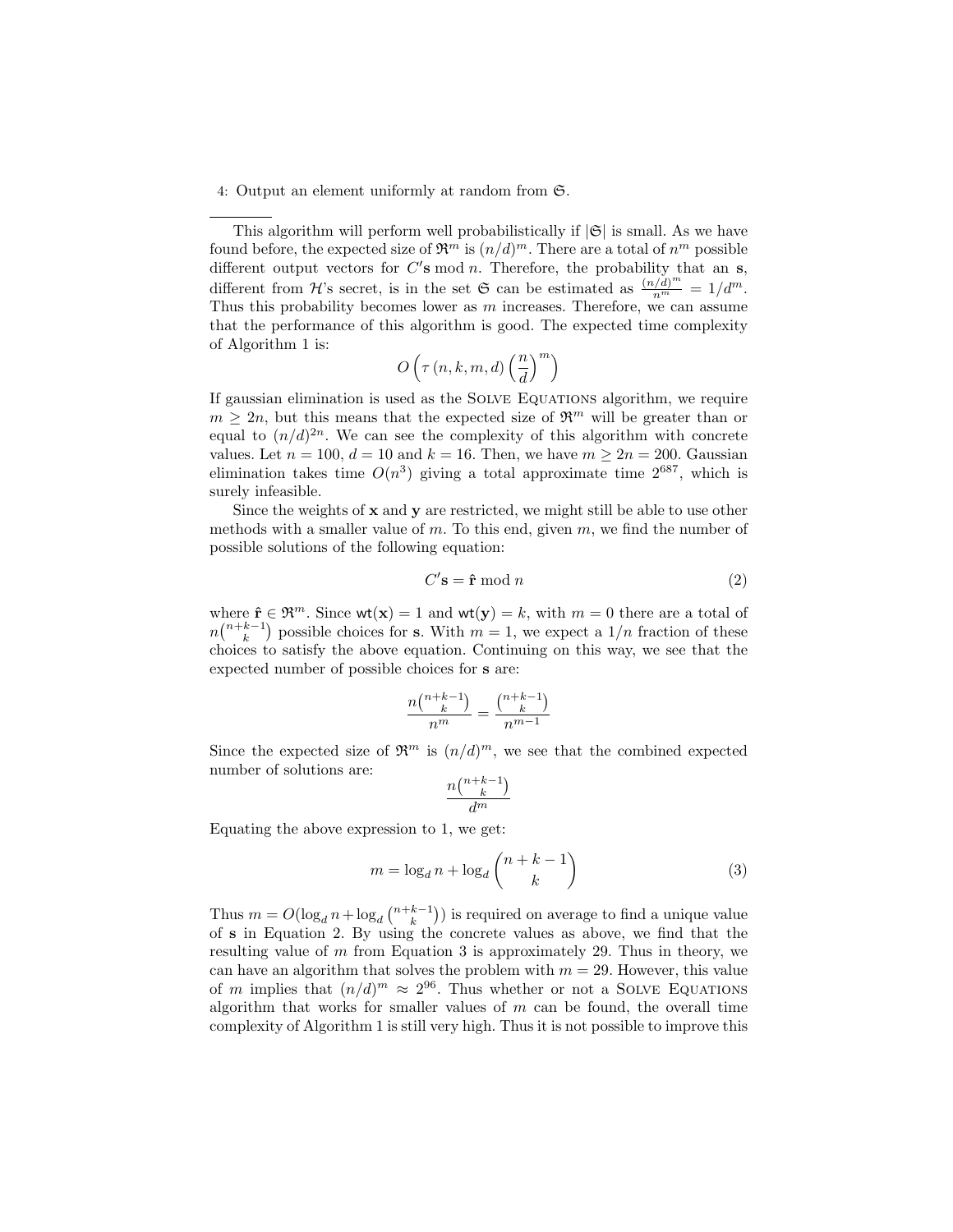complexity without a different approach. Informally speaking, the main reason for this interesting result is that in our protocol, the computations are also done on the location indices and not just the digits corresponding to these locations as in previously proposed protocols. Since the digits are generated uniformly at random, the final answer is not linearly dependent on the location indices. Next, we present a time-space tradeoff algorithm that utilizes fewer challenge-response pairs and has better time complexity.

#### 5.3 Time-Memory Tradeoff

In [1, §6], Hopper and Blum sketched a meet-in-the-middle algorithm which, on  $k$ -out-of-n protocols, has average-case time complexity of:

$$
O\left(n^{k\left(1-\frac{\ln d}{2\ln Q}\right)}\right) \tag{4}
$$

Here  $Q$  is an intermediate result, which in our protocol corresponds to the range of the intermediate locations during the computation of the protocol. Thus in our protocol,  $Q = n$ . Our protocol and the protocols from [1] as well as many other protocols in literature loosely fall in this category of protocols (the only difference in our protocol is that we have a starting location that is computed differently from the  $k$  remaining locations). For the  $k$ -weight HB protocol, the average-case time complexity of this attack is:  $O({n \choose k/2})$  [1, §3.1, pp. 58]. This is true due to two reasons. First the protocol uses the addition operation, which is commutative, and the user has to choose  $k$  unique locations as a secret. Therefore, the number of possible secrets are  $\binom{n}{k}$  instead of  $n^k$ . Secondly, Q equals d in their protocol. Similarly, for the sum of  $k$  mins protocol the average-case time complexity of this attack is  $O({\binom{n(n-1)/2}{k/2}})[1, \S 3.2, \text{ pp. } 59]$ . However, since the size of the secret is exactly twice than in the k-weight HB protocol, the comparative time complexity is  $O(\binom{n(n-1)/2}{k/4})$ .

This attack is essentially a time-memory tradeoff. The time-memory tradeoff attack that we present here employs a deterministic baby-step giant-step algorithm by Coppersmith summarised in [17, pp. 109] and detailed in [15,  $\S 2.1$ ]. On  $k$ -out-of-n protocols, the resulting attack has average-case time complexity of:

$$
O\left(\frac{n^{k\left(1-\frac{\ln d}{2\ln Q}\right)}n^{\frac{\ln d}{\ln Q}}}{2^{\frac{k}{2}\frac{\ln d}{\ln Q}}}\right)
$$

which is better than the former if  $2^{k/2} < n$  or  $k < 2 \log_2 n$ . The space complexities of the two attacks are the same. While the time complexity is comparable to the previously mentioned meet-in-the-middle attack for generic  $k$ -out-of-n protocols, our attack however, performs much better on the two protocols in [1]. The average-case time complexity of our algorithm on the k-weight HB protocol is  $O((\binom{n}{k/2})$  and on the sum of k mins protocol is  $O((\binom{n(n-1)}{k/4})$ . This is substantially smaller than the previous result.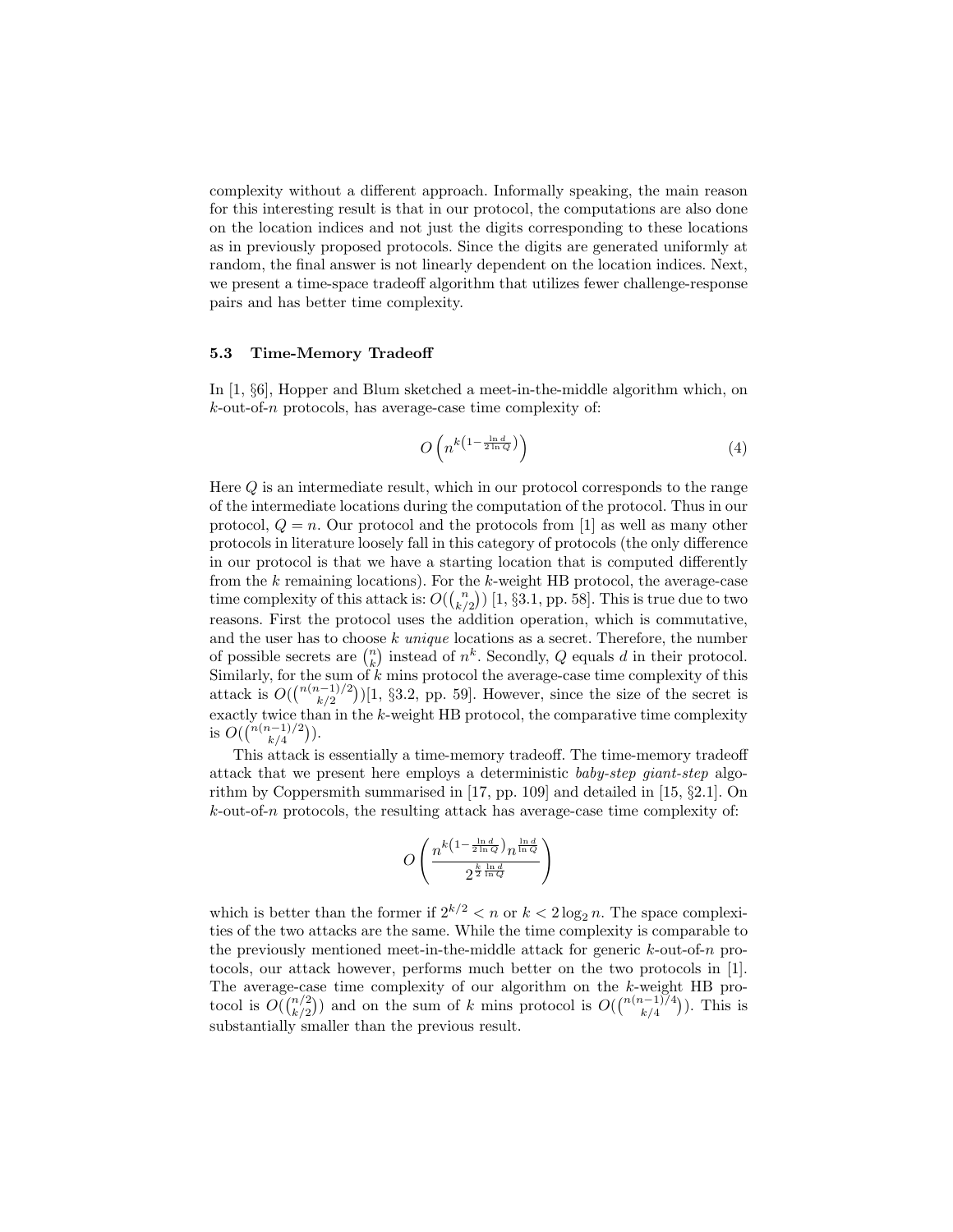The original application of Coppersmith's algorithm is to solve the restricted hamming weight discrete logarithm problem [16]. But since this algorithm essentially utilizes the knowledge of the restricted hamming weight, we can modify it to solve our problem. We notice that there are several other deterministic algorithms that perform asymptotically better than Coppersmith's algorithm like the one proposed by Stinson of time complexity  $O\left(k^{3/2}(\ln n)\binom{n/2}{k/2}\right)$  [15]. However, for the choice of parameters used in this paper, the performance is comparable to Coppersmith's algorithm if not worse. There are also some probabilistic variants, but which cannot be applied here since the discrete logarithm is always unique and this is not necessarily the case with the candidate locations in our problem for small values of  $m$ . For larger values of  $m$  time-memory tradeoff algorithms become infeasible. We now describe the attack on our protocol and derive its time complexity. The derivations of the other results mentioned above are similar.

For simplicity, we assume n and k to be even integers. For arbitrary n and k, the attack can be carried out with minor differences [15, §5]. For  $0 \leq i \leq$  $n-1$ , define  $\mathbf{b}_i$  to be a vector of length n such that  $\mathbf{b}_i[l+1] = 1$  whenever,  $l \equiv i+j \bmod n$ , for  $0 \leq j \leq n/2-1$ , and 0 otherwise. Clearly, for all i,  $\mathbf{b}_i$  is a binary vector with  $\text{wt}(\mathbf{b}_i) = n/2$ . Let  $\mathfrak{B} = {\mathbf{b}_i : 0 \le i \le n/2 - 1}$ . Now, let  $\mathfrak{Y}$  be the set of all *n*-element vectors. From [15, §2.1], we see that for all  $y \in \mathfrak{Y}$  with  $wt(y) = k$ , there exists a  $b \in \mathfrak{B}$ , such that:

$$
\mathbf{y}\cdot \mathbf{b}=\frac{k}{2}
$$

For any  $y_1, y_2 \in \mathfrak{Y}, y_2$  is called the sub of  $y_1$ , denoted  $y_2 \prec y_1$ , if  $y_1[l] = 0 \Rightarrow$  $y_2[l] = 0$  for  $1 \leq l \leq n$ . Let 1 denote the binary vector of weight n. Let  $y_{-k/2}$ denote a vector whose weight is  $k/2$ . We divide **s** into two parts:  $\mathbf{s}_1 = [\mathbf{x} \ \mathbf{y}_{=k/2}]^T$ and  $\mathbf{s}_2 = [\mathbf{0} \ \mathbf{y}_{=k/2}]^T$ . We assume there to be a hash table, initially empty, which will be used as a data structure in this attack.

#### Algorithm 2.

**Input:** The set  $\mathfrak{B}$  and m challenge-response pairs.

- 1: Initialize an empty set S.
- 2: for  $0 \le i \le n/2 1$  do

| 3:  | for each possible vector $\mathbf{s}_1 = [\mathbf{x} \ \mathbf{y}_{=k/2}]^T$ such that $\mathbf{y}_{=k/2} \prec \mathbf{b}_i$ do                      |
|-----|-------------------------------------------------------------------------------------------------------------------------------------------------------|
| 4:  | Compute the string $q \leftarrow \mathbf{c}_1 \cdot \mathbf{s}_1 \mod n    \cdots    \mathbf{c}_m \cdot \mathbf{s}_1 \mod n$ .                        |
| 5:  | Insert this <i>m</i> -digit string $q$ along with $s_1$ in the hash table.                                                                            |
| 6:  | for each vector $\mathbf{s}_2 = [\mathbf{0} \ \mathbf{y}_{=k/2}]^T$ such that $\mathbf{y}_{=k/2} \prec \mathbf{1} - \mathbf{b}_i$ do                  |
| 7:  | for $1 \leq i \leq m$ do                                                                                                                              |
| 8:  | Initialize an empty set $\mathfrak{Q}_i$ .                                                                                                            |
| 9:  | For $1 \leq j \leq n$ , if $r_i \equiv (j + \mathbf{c}_i \cdot \mathbf{s}_2) \mod n$ , update $\mathfrak{Q}_i \leftarrow \{j\} \cup \mathfrak{Q}_i$ . |
| 10: | Insert each string $q \in \mathfrak{Q}_1 \times \cdots \times \mathfrak{Q}_m$ in the hash table along with                                            |
|     | $S_2$ .                                                                                                                                               |
|     | 11. For each collision in the hash table, construct $s = s_1 + s_2$ and undate $\mathfrak{S} \leftarrow$                                              |

11: For each collision in the hash table, construct  $s = s_1 + s_2$  and update  $\{s\} \cup \mathfrak{S}.$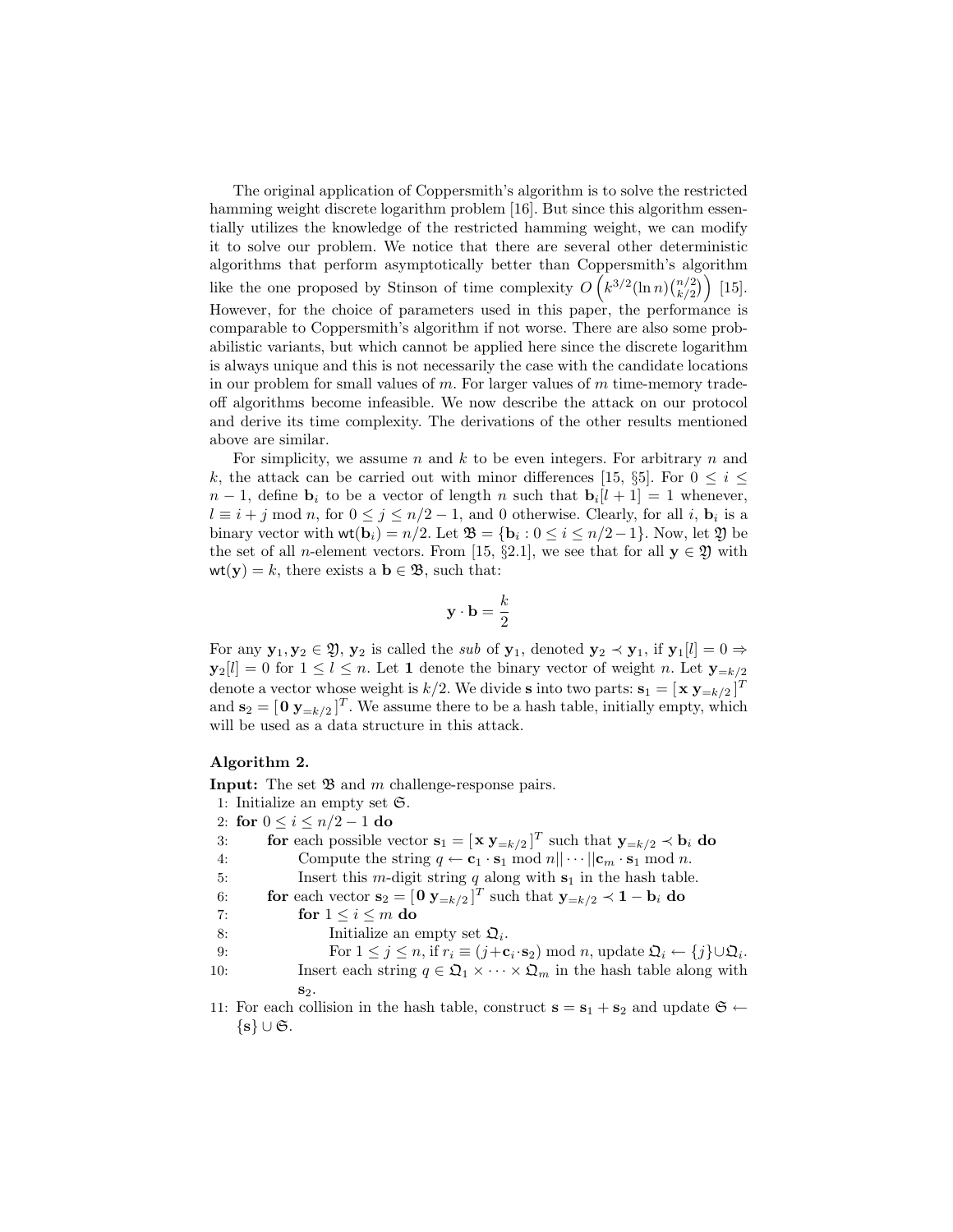## 12: Output S.

Once Algorithm 2 is executed, we need another algorithm to uniquely determine the vector in  $\mathfrak{S}$  that satisfies  $m \geq \log_d(n \binom{n+k-1}{k})$  challenge-response pairs.

# Algorithm 3.

**Input:** The set  $\mathfrak{S}$  and  $m \geq \log_d(n \binom{n+k-1}{k})$  challenge-response pairs. 1: for each  $\mathbf{s} \in \mathfrak{S}$  do

2: If  $\mathbf{c}_i \cdot \mathbf{s} \equiv r_i \mod n$  for  $1 \leq i \leq m$ , output **s** and halt.

The memory requirement of Algorithm 2 is  $O(nbinom+k/2-1}{k/2})$ . The combined running time of Algorithm 2 and 3 is:

$$
O\left(n\left(2mn\binom{n/2+k/2-1}{k/2} + \left(\frac{n}{d}\right)^m \binom{n/2+k/2-1}{k/2}\right)\right) + \log_d\left(n\binom{n+k-1}{k}\right) \frac{\binom{n+k-1}{k}}{d^m}
$$

Neglecting the logarithmic terms as well as the quadratic term in  $n$ , we get:

$$
O\left(\frac{n^{m+1}}{d^m}\binom{n/2+k/2-1}{k/2} + \frac{\binom{n+k-1}{k}}{d^m}\right)
$$

Following a similar procedure to that of [1, §6], in Appendix A, we show that to minimize this quantity the optimum value of  $m$  for Algorithm 2 is:

$$
m = \frac{\ln\left(\frac{\binom{n+k-1}{k} \ln d}{\binom{n/2+k/2-1}{k/2} \ln(n/d)}\right)}{\ln n} - 1
$$

And this value of  $m$  gives the running time:

$$
O\left( {{{n+k-1} \choose k}^{1-\ln d/\ln n} {{n/2+k/2-1} \choose k/2}^{\ln d/\ln n}} \right)
$$

In contrast, if we use the meet-in-the-middle algorithm from [1], we get a running time of:

$$
O\left(\binom{n+k-1}{k}^{\ln d/\ln n} \binom{n+k/2-1}{k/2}^{\ln d/\ln n}\right)
$$

which is considerably larger in the second term. Table 1 shows various choices of the parameters  $n$  and  $k$  and the resulting combined time and space complexity of Algorithms 2 and 3. We assume  $d = 10$  and the time and space complexities are represented by the symbols  $\tau$  and  $\mu$  respectively.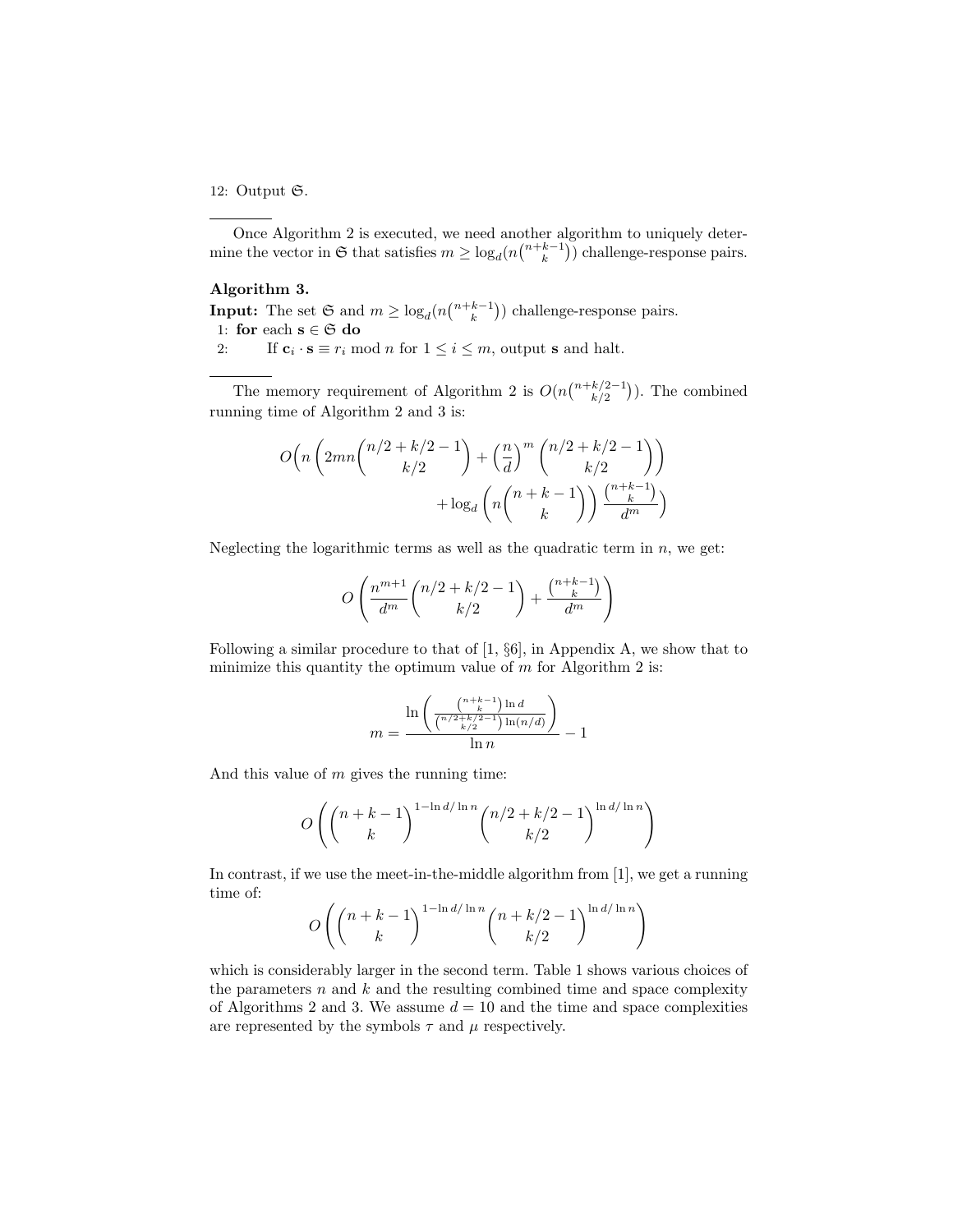**Table 1.** The time complexity  $\tau$  and space complexity  $\mu$  of the time-memory tradeoff attack with the optimum value of  $m$  against  $n$  and  $k$ .

| $\it n$                | $\kappa$ | $\tau$              | $\mu$                                                                                            | $\boldsymbol{n}$ | $k \mid \tau$                                                                                                                                                                                    | $\mu$ | $\, n \,$ | $\kappa$          | $\tau$                                                                    | $\mu$                                               |
|------------------------|----------|---------------------|--------------------------------------------------------------------------------------------------|------------------|--------------------------------------------------------------------------------------------------------------------------------------------------------------------------------------------------|-------|-----------|-------------------|---------------------------------------------------------------------------|-----------------------------------------------------|
| $200 10 2^{43} 2^{39}$ |          | $20 2^{72} 2^{63} $ | $20 2^{55} 2^{52} $<br>$\left 30\right 2^{72}\left 2^{67}\right \right $<br>$ 30 2^{97} 2^{83} $ |                  | $100 10 2^{33} 2^{33}  120 10 2^{36} 2^{35}  150 10 2^{39}$<br>$ 20  2^{60}  2^{55} $<br>$ 30 $ $2^{79}$ $ 2^{71} $<br>$ 300 10  2^{48}  2^{43} $<br>$20 2^{83} 2^{69}$<br>$ 30 2^{112} 2^{92} $ |       | 500 10    | 20 <br> 30 <br>20 | $+2^{65}$<br>$12^{86}$<br>$+2^{55}$<br>$12^{96}$<br>$ 30 2^{132} 2^{104}$ | $2^{37}$<br>$2^{58}$<br>$2^{76}$<br>$2^{47}$<br>277 |

### 5.4 Comparative Time Complexities

The main motivation behind our protocol was to increase Q relative to d in Equation 4 without compromising too much on usability. If Q roughly equals the square of  $d$ , then we can choose smaller values of  $k$ , as the time complexity of the attack will increase. This is not straightforwardly possible in the k-weight HB protocol and the sum of k mins protocol. For instance, if  $Q = 100 = 10^2 = d^2$ , these protocols will require  $k$  additions of 2 digit numbers in a single round. This is prohibitively difficult for most humans since the additions have to be performed mentally. Our protocol achieves this by shifting the computations to the locations rather than the values of those locations. At each step, the user only has to add a 2 or 3 digit number to a single digit number. As a result, usability is preserved while the time-memory tradeoff attacks perform worse in our case. Table 2 shows a direct comparison of the three protocols in terms of the time-complexity of our attack. The time complexity of the meet-in-themiddle attack from [1] is labeled "Old", whereas our attack is labeled "New". As can be seen, our attack is efficient than the previous attack by a few orders of magnitude. Time-memory tradeoff attacks is one way to attack our protocol. The next section looks at a different way to attack the protocol.

#### 5.5 Significance of the Jump Constant  $a$

Let  $\hat{r}$  denote a location. Clearly it is an integer modulo n. We first attempt to find the probability distribution of obtaining  $\hat{r}$  as a sum of the values of k locations, ignoring the starting location and hence the jump constant a. To this end, let  $p(k, \hat{r})$  be the probability that  $\hat{r}$  is the final location after the sum of the values of  $k$  locations as in our protocol. In other words, it denotes the probability that  $\hat{r}$  is the sum of k integers (not necessarily unique):  $s_1, \ldots, s_k \in \mathbb{Z}_d$ . Clearly,  $p(1,\hat{r}) = 1/d$  for  $0 \leq \hat{r} \leq d-1$  and  $p(1,\hat{r}) = 0$  for  $d \leq \hat{r} \leq n-1$ . For any subsequent k, we see that the probability  $p(k, \hat{r})$  can be obtained by:

$$
p(k,\hat{r}) = \sum_{i=0}^{n-1} p(k-1,\hat{r}-i \bmod n)p(1,i)
$$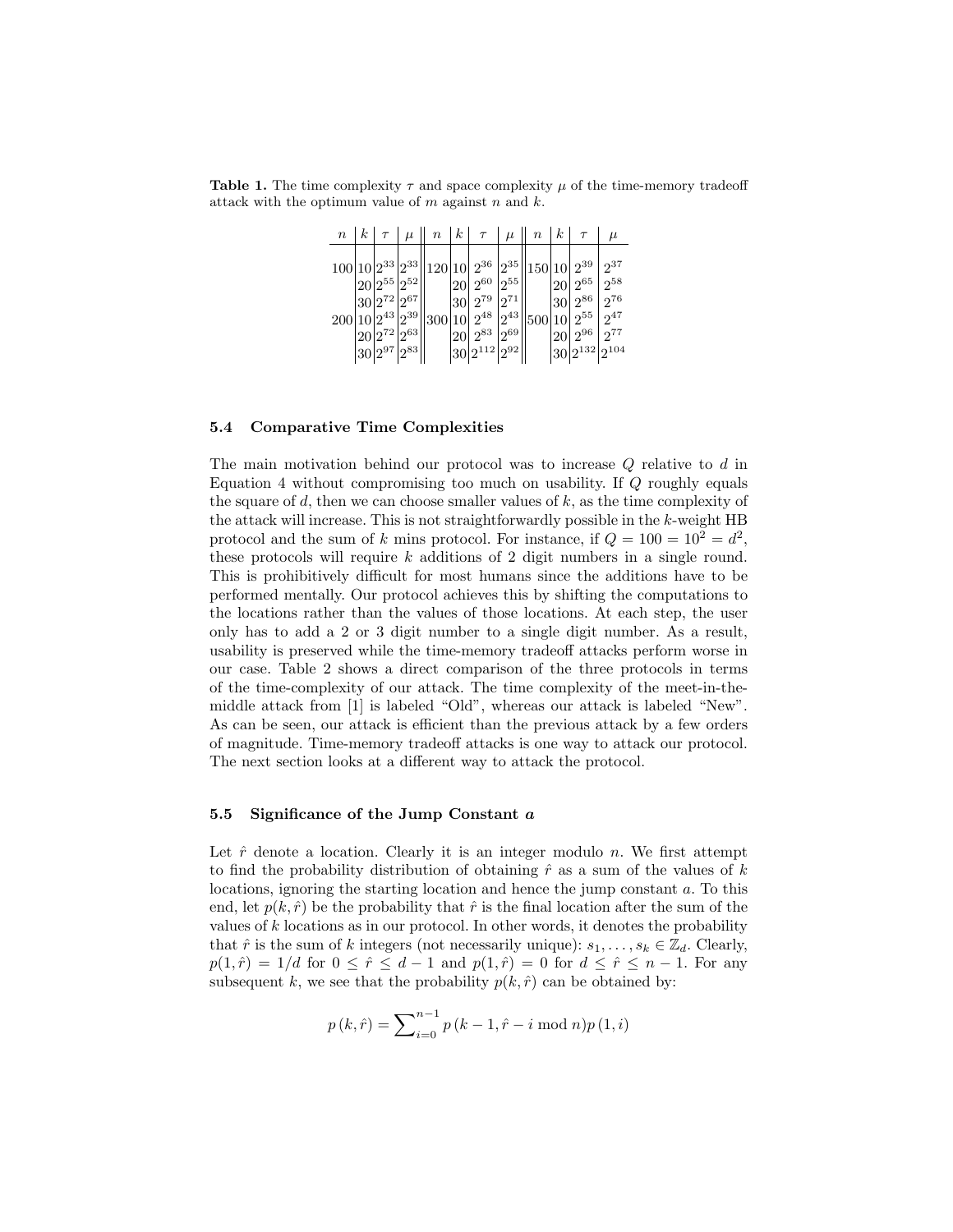Table 2. The time complexities of the time-memory tradeoff attacks on the k-weight HB protocol, the sum of k mins protocol and our protocol.

|                  |               |                                                  |                                                     |                                              | k-weight HB Sum of $k$ mins Our Protocol     |                                              |                                              |
|------------------|---------------|--------------------------------------------------|-----------------------------------------------------|----------------------------------------------|----------------------------------------------|----------------------------------------------|----------------------------------------------|
| $\boldsymbol{n}$ | k.            | Oldl                                             | New                                                 | Old                                          | New                                          | Old                                          | New                                          |
| 100              | 8<br>12       | $2^{22}$<br>$2^{30}$                             | $2^{18}$<br>2 <sup>24</sup>                         | $2^{24}$<br>$2^{34}$                         | $2^{22}$<br>231                              | $2^{30}$<br>$2^{41}$                         | $2^{28}$<br>$2^{38}$                         |
| 200              | 16<br>8<br>12 | $2^{37}$<br>26<br>$2^{36}$                       | $2^{29}$<br>$2^{22}$<br>$2^{30}$                    | $2^{45}$<br>$2^{28}$<br>$2^{40}$             | $2^{41}$<br>$2^{26}$<br>$2^{37}$             | $2^{51}$<br>$2^{37}$<br>$2^{52}$             | $2^{47}$<br>$2^{36}$<br>$2^{49}$             |
| 300              | 16<br>8<br>16 | $2^{46}$<br>$2^{28}$<br>$12 2^{40}$<br>$12^{50}$ | $2^{37}$<br>2 <sup>24</sup><br>$2^{34}$<br>$2^{42}$ | $2^{53}$<br>$2^{30}$<br>$2^{44}$<br>$2^{57}$ | $2^{49}$<br>$2^{28}$<br>$2^{41}$<br>$2^{53}$ | $2^{65}$<br>$2^{42}$<br>$2^{58}$<br>$2^{73}$ | $2^{61}$<br>$2^{40}$<br>$2^{56}$<br>$2^{70}$ |

This is similar to [1, §3.2]. The following dynamic programming algorithm of time complexity  $O(kn^2)$  then computes these probabilities:

## Algorithm 4.

**Input:**  $n,k$  and  $d$ . 1: Assign  $p(1, \hat{r}) \leftarrow 1/d$  for  $0 \leq \hat{r} \leq d - 1$  and  $p(1, \hat{r}) \leftarrow 0$  for  $d \leq \hat{r} \leq n - 1$ . 2: for  $2 \leq i \leq k$  do 3: for  $1 \leq j \leq n$  do 4:  $p \leftarrow 0$ . 5: for  $1 \leq l \leq n$  do 6:  $p \leftarrow p + p(i - 1, j - l \mod n)p(1, l).$ 7:  $p(i, j) \leftarrow p$ . 8: Output  $p(k, \hat{r})$  for  $0 \leq \hat{r} \leq n - 1$ .

Now, let  $q(a, k, \hat{r})$  denote the probability of obtaining the location  $\hat{r}$  as the sum of  $k$  integers and the starting location, thus including the jump constant  $a$ . Then, we can see that:

$$
q(a, k, \hat{r}) = \frac{1}{d} \sum_{i=0}^{d-1} p(k, \hat{r} + ia \mod n)
$$

Let U denote the uniform distribution over  $\mathbb{Z}_n$ . Let Q denote the distribution of the  $q(a, k, \hat{r})$ 's.  $\Delta(Q, U) = \frac{1}{2} \sum_{i=0}^{n-1} |q(a, k, i) - \frac{1}{n}|$  is defined as the statistical distance between the two probability distributions.

**Lemma 3.** Fix a k. Suppose d divides n. Then  $\Delta(Q, U)$  is minimum if  $a = \frac{n}{d}$ .

*Proof.* a divides n into d blocks, each of length a. Since the starting location is uniform over  $\mathbb{Z}_d$ , its product with a will then be uniformly distributed over n. If  $a \neq \frac{n}{d}$ , then either  $ad < n$  or  $ad > n$ . In both cases, the numbers between  $ad$  and n will have different probabilities of occurence than the remaining numbers.  $\Box$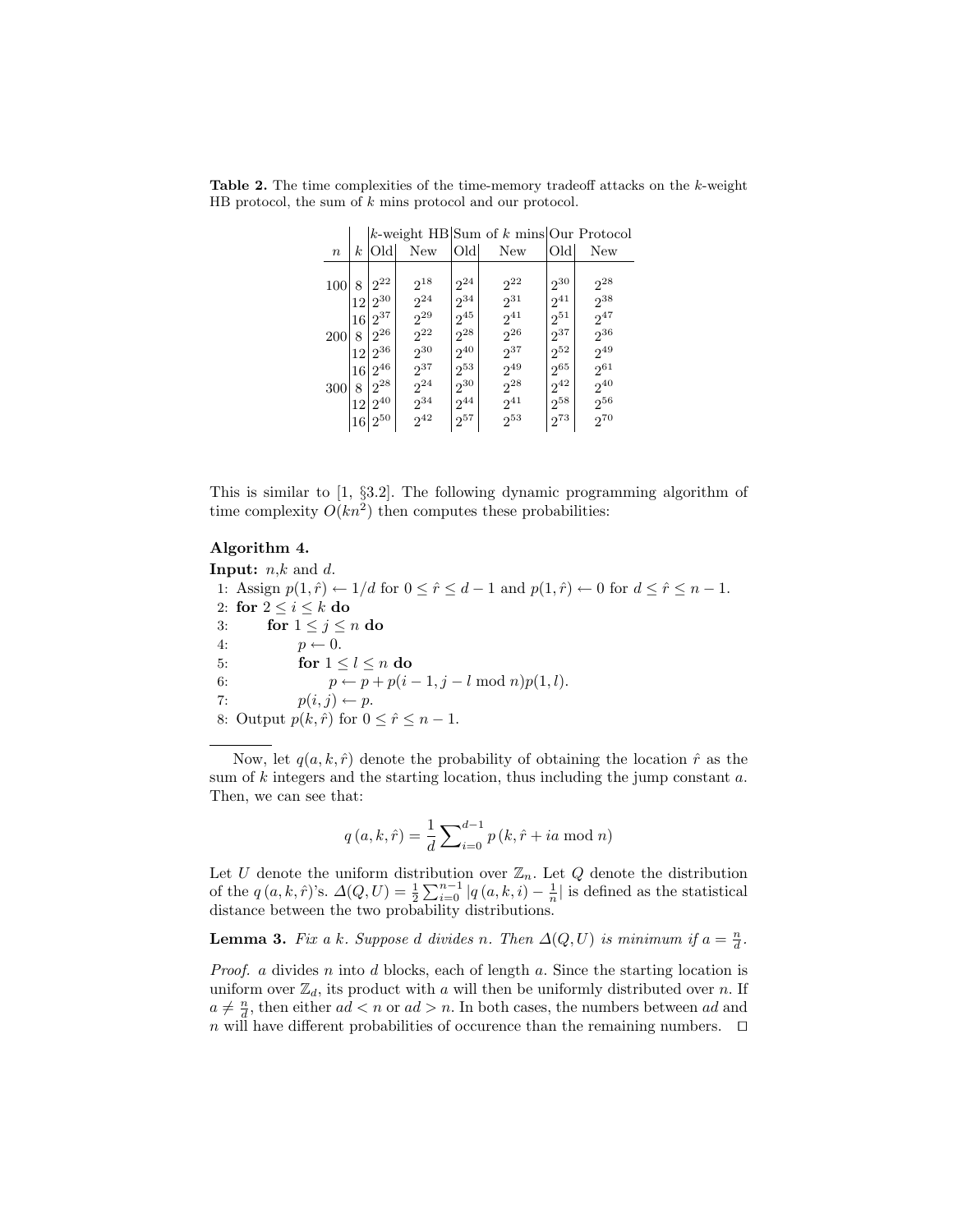

Fig. 2. The jump constant  $a$  makes the distribution nearly uniform over  $n$ .

Figure 2 shows the distribution of  $q(a, k, \hat{r})$  against  $p(a, k, \hat{r})$  with  $n = 120$ ,  $k = 30$  and  $a = 12$ . Table 3 shows  $\Delta(Q, U)$  with different values of n and k (a is chosen such that  $n = ab$ ). Based on these results, we see that if the statistical

Table 3. The statistical distance  $\Delta(Q, U)$  against n and k. Greater value of n requires larger value of k to make  $\Delta(Q, U)$  small.

|  |                                          |  | $n \mid k \mid \Delta(Q, U) \parallel n \mid k \mid \Delta(Q, U) \parallel n \mid k \mid \Delta(Q, U)$ |  |                           |
|--|------------------------------------------|--|--------------------------------------------------------------------------------------------------------|--|---------------------------|
|  |                                          |  |                                                                                                        |  |                           |
|  |                                          |  | $100 10 3.5\times10^{-16}\ 120 10 4.9\times10^{-8}\ 150 10 1.0\times10^{-4}$                           |  |                           |
|  | $ 20 7.0 \times 10^{-16}$                |  | $ 20 3.3\times10^{-15} $                                                                               |  | $ 20 1.6 \times 10^{-8}$  |
|  | $ 30 9.9 \times 10^{-16}$                |  | $ 30 1.0 \times 10^{-15} $                                                                             |  | $ 30 2.5 \times 10^{-12}$ |
|  |                                          |  | $200 10 7.2\times10^{-3} 300 10 9.7\times10^{-2} 500 10 3.3\times10^{-1}$                              |  |                           |
|  | $ 20 $ 8.2 $\times$ 10 <sup>-5</sup> $ $ |  | $ 20 1.5 \times 10^{-2} $                                                                              |  | $ 20 1.7 \times 10^{-1}$  |
|  | $ 30 9.3 \times 10^{-7} $                |  | $ 30  2.3 \times 10^{-3}$                                                                              |  | $ 30  8.8 \times 10^{-2}$ |

distance is small, an adversary can distinguish from the uniform distribution after observing  $\frac{1}{\Delta(Q,U)}$  challenge-response pairs on average. The adversary can then (possibly) use some statistical methods to guess the starting location and then use the following algorithm to guess the answer to a challenge probabilistically:

## Algorithm 5.

**Input:**  $n, k, d$  and a challenge **c**.

1: Run Algorithm 4 to obtain an interval of locations,  $\delta \subseteq [0, n-1]$ , such that  $\sum_{\hat{r}\in\delta} p(k,\hat{r}) = p(\delta)$ , for some probability  $p(\delta)$ .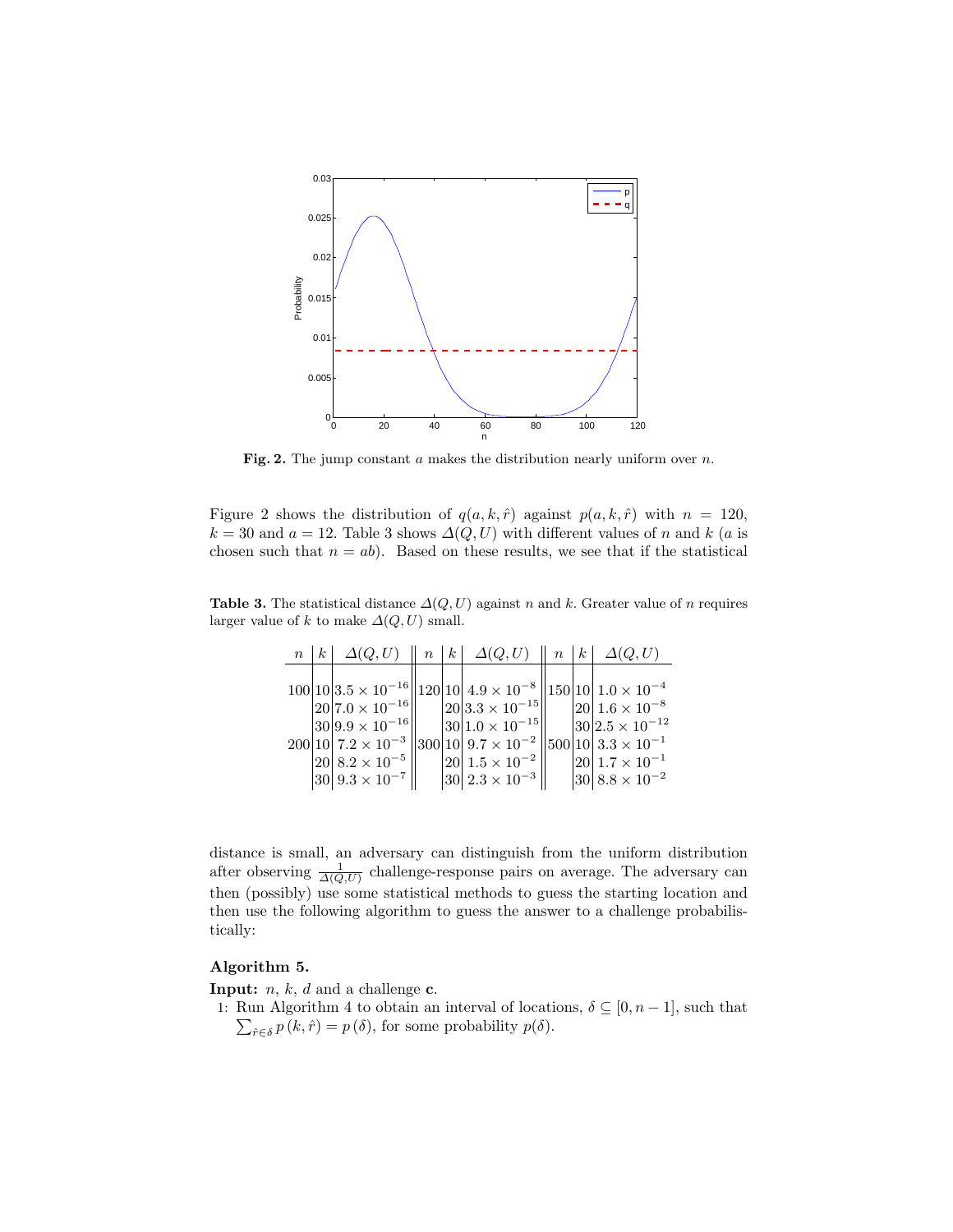- 2: Guess a starting location and *shift* the interval  $\delta$  accordingly.
- 3: Given a challenge c, pick a location  $\hat{r}$  uniformly at random from  $\delta$  and output  $c|\hat{r}|.$

Then the success probability of this algorithm is:

$$
\frac{p(\delta)}{n\delta} + \frac{(1-p(\delta))}{n^2}
$$

Considering  $p(\delta)$  to be high, we can see that the quantity  $1/n\delta$  is less than  $1/n^2$ . If the adversary knows the starting location, then the probability of success becomes  $1/\delta$ . As an example, for the parameters used in Figure 2, if  $\delta = [0, 49] \cup$ [100, 119], then  $p(\delta) = 0.93$  and the success probability of the algorithm is:  $1.34 \times 10^{-4}$  which is considerably better than the naive guess which succeeds with probability  $7.0 \times 10^{-5}$ .

Notice that each session in our protocol consists of  $m$  rounds. Therefore, in light of the discussion above, we mandate the use of our protocol for  $\frac{1}{m\Delta(Q,U)}$ sessions only, before secret renewal.

## 6 Usability

To demonstrate comparable usability, we use similar parameters as used in the experiment in [1]. We use  $n = 200$ ,  $k = 15$  and  $m = 6$ . With these parameters, the time and space complexity of our time-memory tradeoff attack is proportional to 2<sup>61</sup> and 2<sup>54</sup> respectively. The statistical distance  $\Delta(Q, U)$  is  $4.9 \times 10^{-4}$ , which means that the quantity  $\frac{(\Delta(Q,U))^{-1}}{m} \approx 340$ . Thus, with these parameters our scheme can be used securely for at least 340 authentication sessions.

With  $n = 200$ ,  $k = 15$  and  $m = 7$ , the experiment done for the k-weight HB protocol by the authors in [1] gave an average time of 166 seconds. Notice that there are  $m = 7$  rounds instead of 6. This is important to add noise into the answer. The user sends the wrong answer to one of the challenges. To compare with our protocol, we can see that apart from the starting location, the user has to add two numbers for each secret location. One of these numbers is in the range  $[0, 199]$  and the other is in the range  $[0, 9]$ . Thus arguably, adding a single digit number to a number in the range  $[0, 199]$  will take approximately the same time, as we are well versed with doing such computations in our heads. For the starting location, we see that the user can move vertically (in a circular way) according to the digit corresponding to the starting location. The user reaches to a new location this way. The result of the remaining  $k = 15$  locations can then be divided by 20 to get a quotient and a remainder. The quotient is the number of vertical steps and the remainder is the number of horizontal steps to be taken. The user can then follows these steps and output the digit corresponding to the location thus reached. Thus while this last step takes more time than the other steps, it can surely be done within half the time required for the computation of the  $k = 15$  other secret locations. Now, one round of k-weight HB protocol takes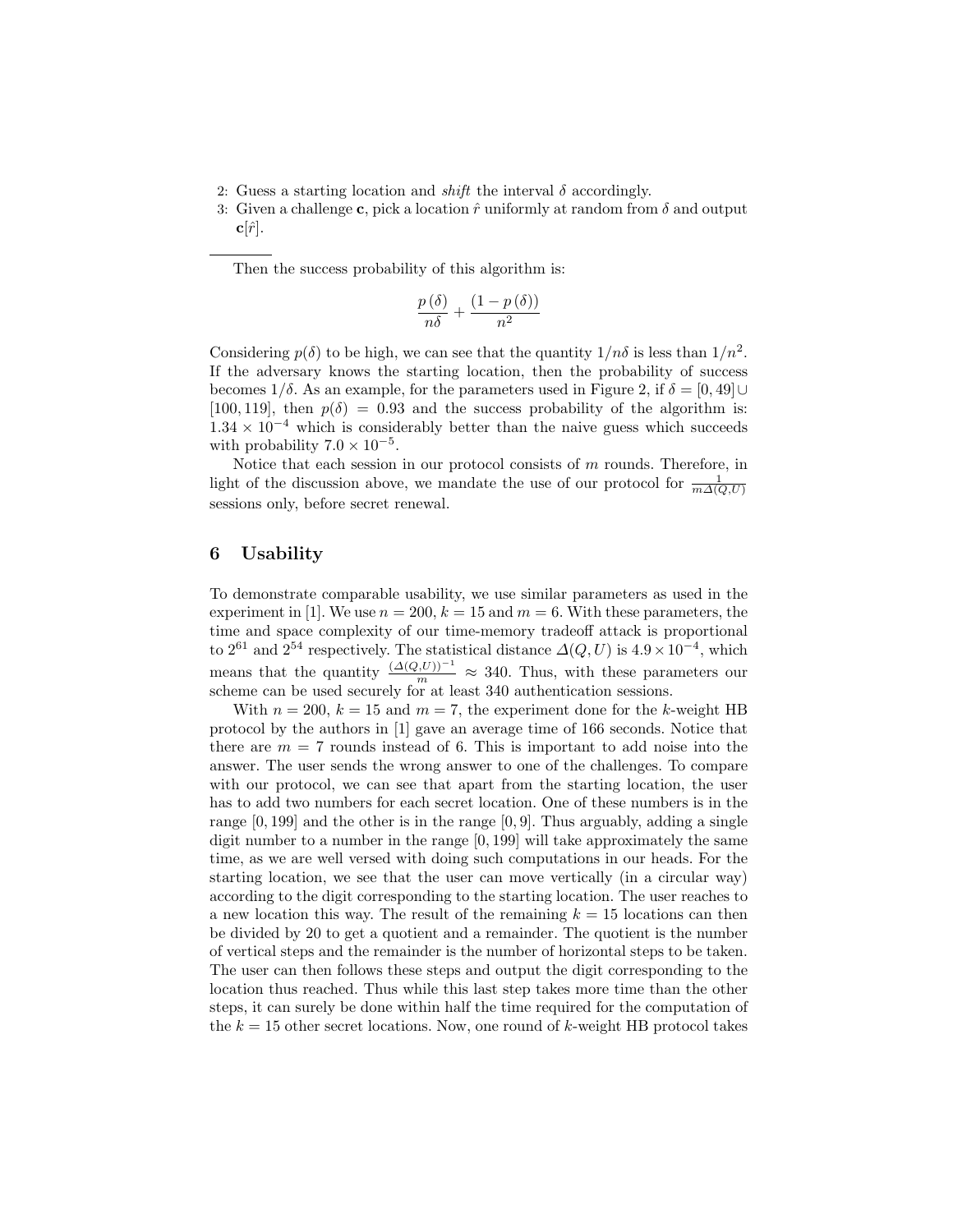$166/7 \approx 23.7$  seconds on average. This implies that according to our argument, the computation of the last part takes  $\approx$  12 seconds. Thus, conjecturing that the calculations for the remaining  $k = 15$  locations amounts to time 166, we can see that for  $m = 6$  rounds, this amounts to a total time of  $\approx 213$  seconds.

From this discussion, we can say that for low values of  $\alpha$  and  $\beta$ , our protocol is approximately  $(\alpha, \beta, 213)$ -human executable. While it takes slightly more time than the k-weight HB protocol, it is more usable as the user does not have to send a wrong answer with probability 1/7, which is not possible for most humans. Furthermore, for these parameter choices, the time complexity of the time-memory tradeoff attack is proportional to  $2^{37}$  in the case of k-weight HB protocol. In our case, the complexity is  $2^{61}$ . The comparative time-complexity of the attack on the sum of k mins protocol with similar parameters is  $2^{49}$ . Again, lower than the time-complexity for our protocol. To increase usability, one can further reduce  $m$  from 6 to 4 and get a time of approximately 143 seconds. Some of the common authentication mechanisms, such as PIN number authentication, use 4-digit numbers for security. We acknowledge the absence of actual experiments on users.

## 6.1 Handling Errors

Whenever humans are involved in performing computations, errors are unavoidable. With the default setting of the protocol, the legitimate user can be rejected if he/she does one mistake in any of the  $m$  rounds of the protocol. We can handle this by requiring that the user's answers be correct in most of the rounds. For instance, if  $m = 6$ , then the server accepts the user if 5 or more of the answers are correct. Although, the probability of success of a random guess attack will increase, it will still be considerably low. An interesting area of research would be to devise a protocol that handles user errors by using error correcting codes.

#### 6.2 Suggested Parameters

Table 4 shows choices of parameter values for different security requirements and the resulting parameterized security against different attacks. In the table, m stands for the number of iterations (rounds) in one authentication session. R stands for the success probability of the random guess attack. B stands for the complexity of the brute force attack.  $\tau/\mu$  shows the time/space complexity of the time-space tradeoff algorithm. Finally, Sessions, represents the number of authentication sessions a particular secret can be used. It is obtained as  $\frac{(\Delta(Q,U))^{-1}}{m}$ . Notice that, space complexity can be a severe limitation as well  $(2^{63}/8 \approx 10^{18},$ i.e. about 1 eta byte). For low and medium level security, the restriction on the number of sessions can be relaxed.

Notice that in comparison with some other protocols found in literature, the number of sessions is quite high. For instance, the cognitive authentication scheme of Weinshall [10] can only be used for approximately 40 sessions even when the size of the user's secret is as large as 150 [11, §4.1]. For more practical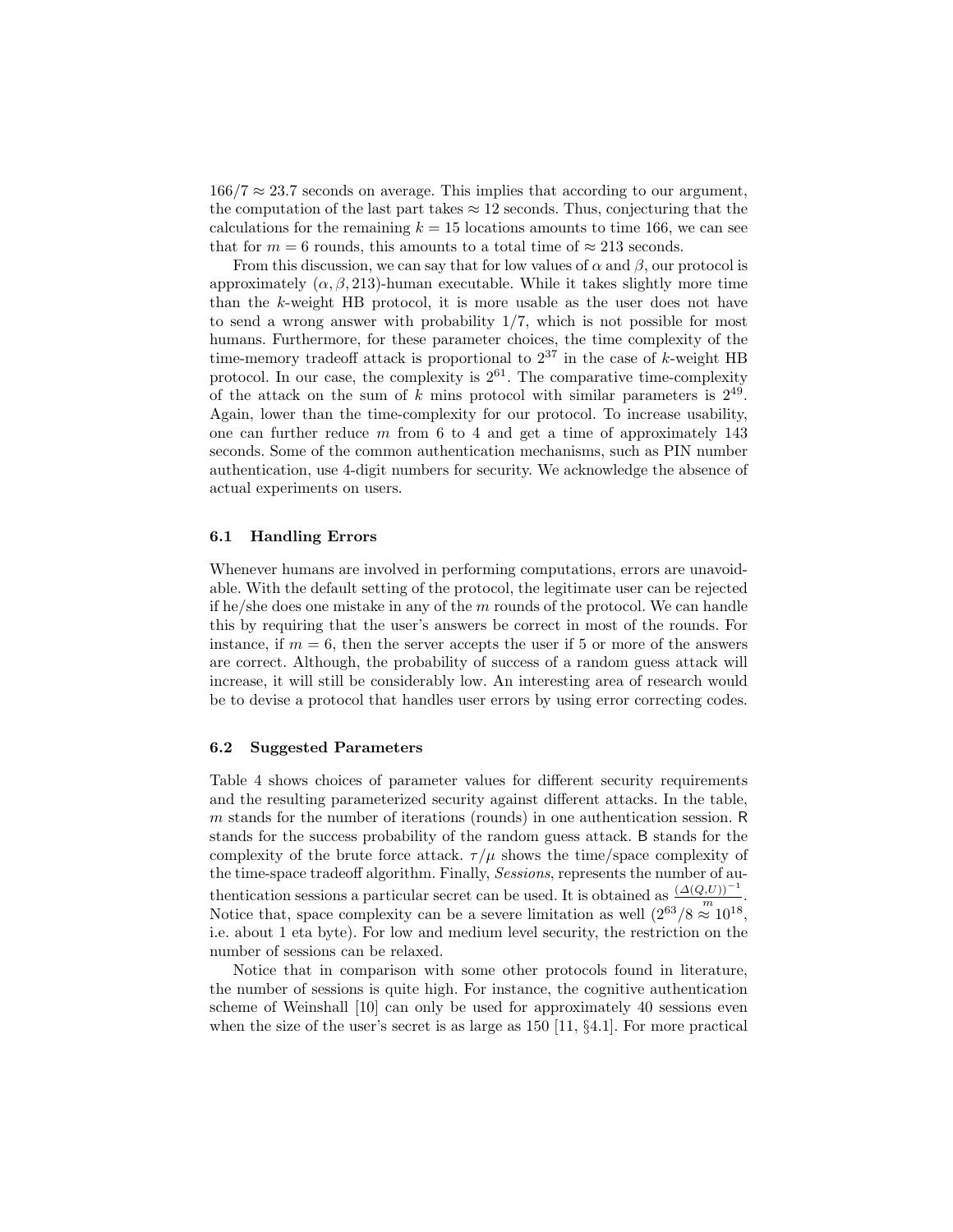Table 4. Suggested Parameters.

|  |  |  | Security $\  n \  k  m \  R \  B \  \tau / \mu \  \Delta(Q, U)$ Sessions                                                                                                                                                                                                                                              |  |
|--|--|--|-----------------------------------------------------------------------------------------------------------------------------------------------------------------------------------------------------------------------------------------------------------------------------------------------------------------------|--|
|  |  |  |                                                                                                                                                                                                                                                                                                                       |  |
|  |  |  |                                                                                                                                                                                                                                                                                                                       |  |
|  |  |  |                                                                                                                                                                                                                                                                                                                       |  |
|  |  |  |                                                                                                                                                                                                                                                                                                                       |  |
|  |  |  | Low $\begin{bmatrix} 200 & 12 & 4 & 10^{-4} & 2^{71} & 2^{49}/2^{44} & 2.9 \times 10^{-3} \\ 200 & 16 & 4 & 10^{-4} & 2^{87} & 2^{61}/2^{54} & 4.9 \times 10^{-4} & 500 \\ 200 & 20 & 6 & 10^{-6} & 2^{101} & 2^{72}/2^{63} & 8.2 \times 10^{-5} & 2,000 \\ 200 & 24 & 6 & 10^{-6} & 2^{114} & 2^{83}/2^{71} & 1.4 \$ |  |

sizes of the secret, the number of allowable sessions is even lower. Similarly, Bai et al.'s scheme can be used for 10 authentication sessions only [12]. For these reasons, we have restricted our comparison to the two protocols in [1]. Li and Shum's protocols [14] seem promising, but their security has not been extensively analyzed; especially against time-memory tradeoff attacks.

# 7 Conclusion

Recently, many human identification protocols secure against passive adversaries have been proposed in the literature. However, they can only be used for a few authentication sessions before secret renewal. Furthermore, many of them lack a detailed security analysis. Some of them have ignored the impact of time-memory tradeoff attacks. We attempted to construct a protocol with security against time-memory tradeoff attacks in mind. The resulting protocol offers reasonable usability and good security. We acknowledge that the protocol can not be used frequently, as authentication seems to require about 2-3 minutes time. However, it can be used under certain circumstances such as when the user is using an insecure computer. An interesting question is whether improvements can be made to find a solution that achieves better security with progressively smaller values of parameters such as the size of the secret. Another area of interest is to find other variants of time-memory tradeoff attacks that can be applied to human identification protocols.

Acknowledgements. Hassan Jameel Asghar was supported by Macquarie University Research Excellence Scholarship (MQRES). Josef Pieprzyk was supported by the Australian Research Council under Grant DP0987734. The work of H. Wang is supported in part by the Australian Research Council under ARC Discovery Project DP0665035, the Singapore National Research Foundation under Research Grant NRF-CRP2-2007-03 and the Singapore Ministry of Education under Research Grant T206B2204.

## References

1. Hopper, N.J., Blum, M. Secure Human Identification Protocols. Advances in Cryptology - Asiacrypt 2001, Lecture Notes in Computer Science, Springer-Verlag, 52-66,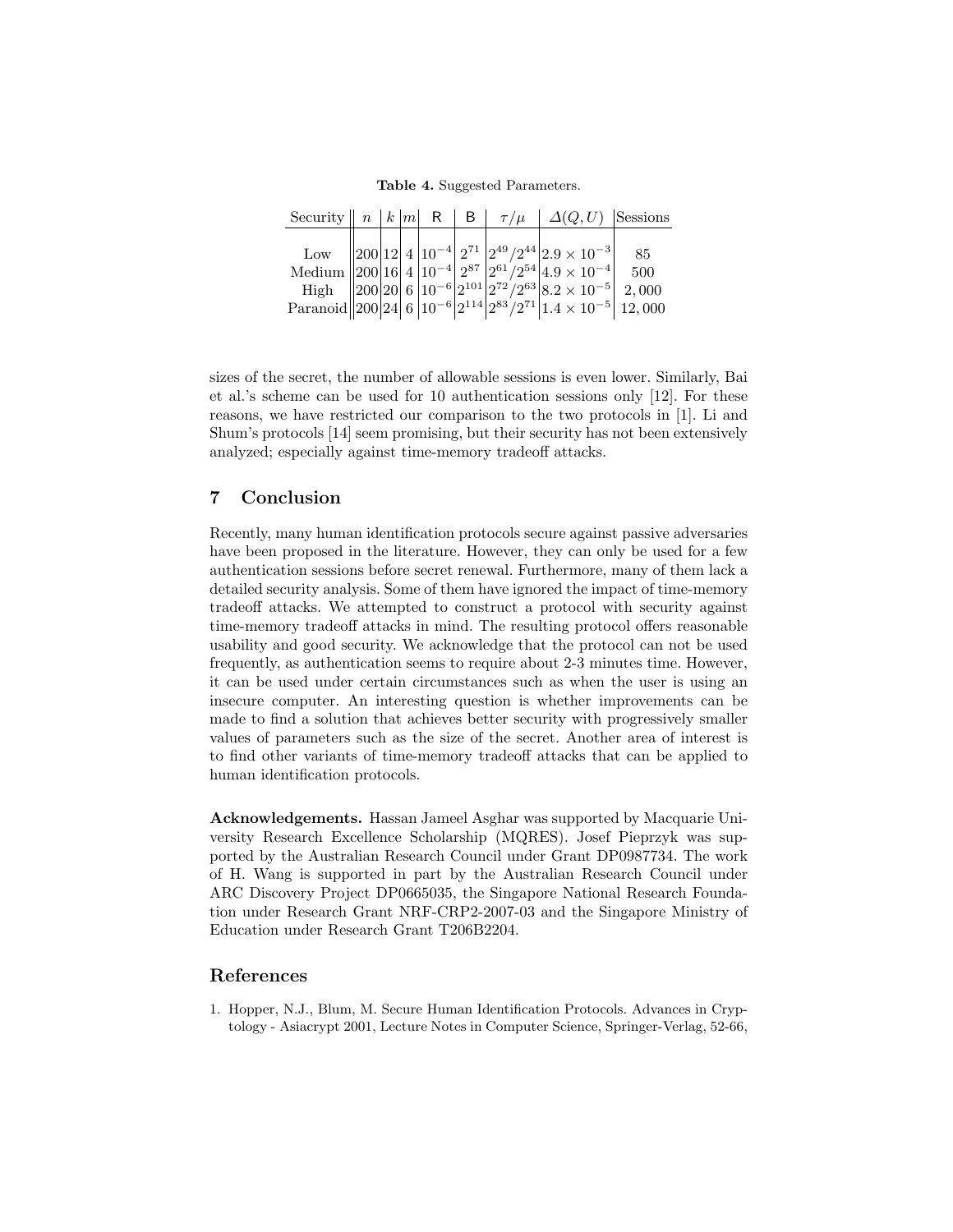2001.

- 2. Hassan Jameel, Riaz Ahmed Shaikh, Heejo Lee and Sungyoung Lee: Human Identification Through Image Evaluation Using Secret Predicates. Topics in Cryptology - CT-RSA 07, Lecture Notes in Computer Science, Springer-Verlag. 4377 (2007) 67–84
- 3. Hassan Jameel, Riaz Shaikh, Le Hung, Yuan Wei, Syed Raazi, Ngo Canh, Sungyoung Lee, Heejo Lee, Yuseung Son, and Miguel Fernandes. Image-feature based human identification protocols on limited display devices. In Information Security Applications (WISA2008), volume 5379 of Lecture Notes in Computer Science, pages 211224. Springer, 2009.
- 4. Matsumoto, T., Imai, H.: Human Identification through Insecure Channel. Advances in Cryptology - EUROCRYPT 91, Lecture Notes in Computer Science, Springer-Verlag. 547 (1991) 409–421
- 5. Jermyn, I., Mayer, A., Monrose, F., Reiter, M., Rubin, A.: The design and analysis of graphical passwords. 8th USENIX Security Symposium (1999).
- 6. Wang, C.H., Hwang, T., Tsai, J.J.: On the Matsumoto and Imai's Human Identification Scheme. Advances in Cryptology - EUROCRYPT 95, Lecture Notes in Computer Science, Springer-Verlag. 921 (1995) 382–392
- 7. Matsumoto, T.: Human-computer cryptography: An attempt. 3rd ACM Conference on Computer and Communications Security, ACM Press. (1996) 68–75
- 8. Xiang-Yang Li, Shang-Hua Teng: Practical Human-Machine Identification over Insecure Channels. Journal of Combinatorial Optimization. 3 (1999) 347–361
- 9. Shujun Li, Heung-Yeung Shum: Secure Human-computer Identification against Peeping Attacks (SecHCI): A Survey. Unpublished report, available at Elsevier's Computer Science Preprint Server. (2002)
- 10. Daphna Weinshall: Cognitive Authentication Schemes Safe Against Spyware (Short Paper). 2006 IEEE Symposium on Security and Privacy. (2006) 295–300
- 11. Philippe Golle and David Wagner: Cryptanalysis of a Cognitive Authentication Scheme. Cryptology ePrint Archive, Report 2006/258. http://eprint.iacr.org/.
- 12. Xiaole Bai, Wenjun Gu, Sriram Chellappan, Xun Wang, Dong Xuan, Bin Ma: PAS: Predicate-Based Authentication Services Against Powerful Passive Adversaries. acsac,pp.433-442, 2008 Annual Computer Security Applications Conference, 2008.
- 13. Hirokazu Sasamoto, Nicolas Christin, and Eiji Hayashi. Undercover: Authentication Usable in Front of Prying Eyes. In Proceedings of the 2008 ACM Conference on Human Factors in Computing Systems (CHI 2008), pages 183-192. Florence, Italy, April 2008.
- 14. Shujun Li and Heung-Yeung Shum: Secure human-computer identification (interface) systems against peeping attacks:SecHCI. IACRs Cryptology ePrint Archive: Report 2005/268, August 2005.
- 15. D. Stinson. Some Baby-Step Giant-Step Algorithms for the Low Hamming Weight Discrete Logarithm Problem. Math. Comp., 71:379391, 2002.
- 16. G. Agnew, R. Mullin, I. Onyschuk, and S. Vanstone, An Implementation for a Fast Public-Key Cryptosystem, J. Cryptography, vol. 3, 1991.
- 17. A. J. Menezes, P. C. van Oorschot and S. A. Vanstone. Handbook of applied cryptography, CRC Press, 1997.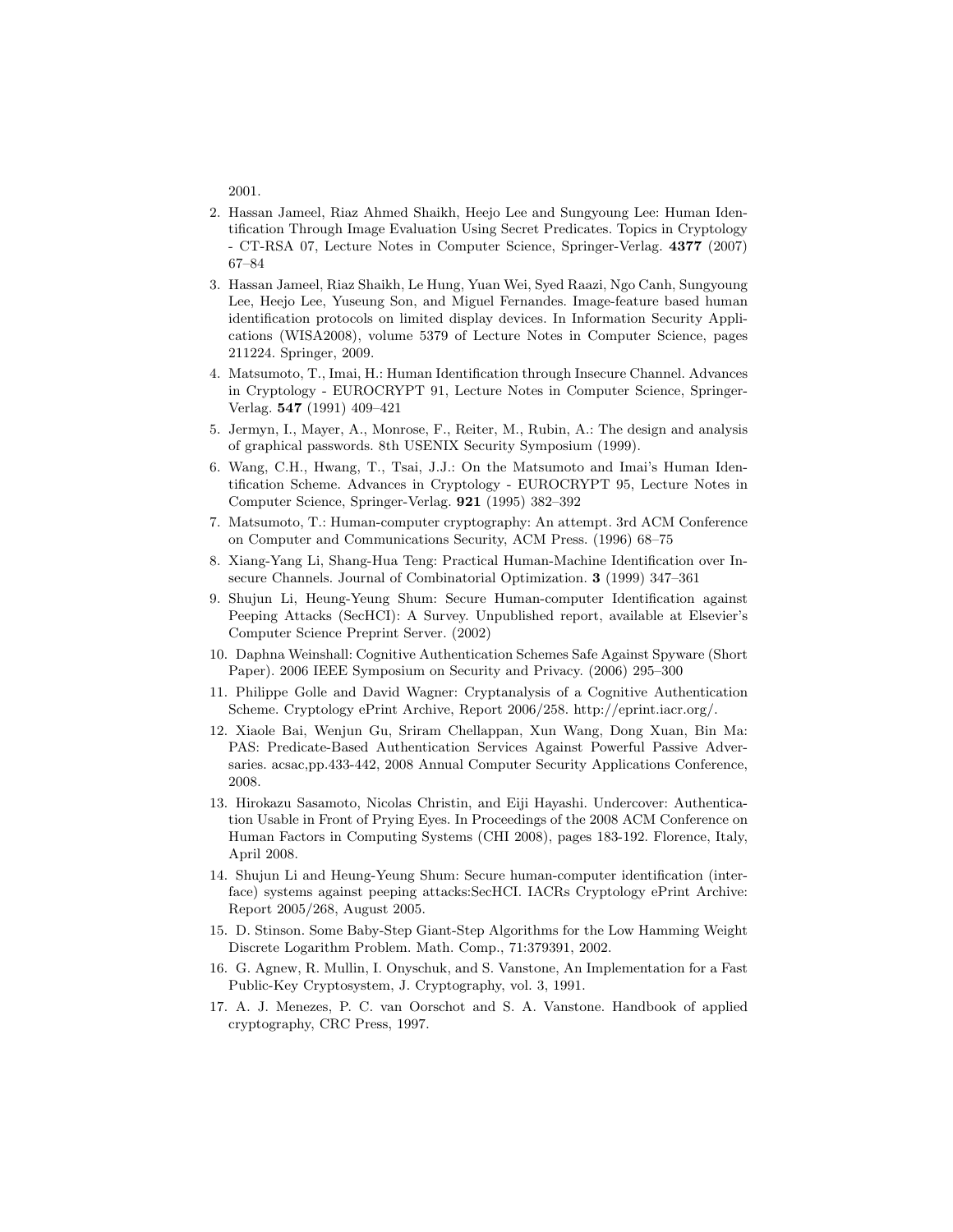# A Optimum Value of m

We have:

$$
\frac{n^{m+1}}{d^m} \binom{n/2 + k/2 - 1}{k/2} + \frac{\binom{n+k-1}{k}}{d^m}
$$

Let  $C_1 = \binom{n+k-1}{k}$  and  $C_2 = \binom{n/2+k/2-1}{k/2}$ . Taking the first derivative test to find the minimum:

$$
nC_2 \frac{\mathbf{d}}{\mathbf{d}m} \left(\frac{n}{d}\right)^m + C_1 \frac{\mathbf{d}}{\mathbf{d}m} \left(\frac{1}{d^m}\right) = 0
$$
  
\n
$$
\Rightarrow nC_2 \left(\frac{n}{d}\right)^m \ln\left(\frac{n}{d}\right) + C_1 \left(\frac{1}{d^m}\right) \ln\left(\frac{1}{d}\right) = 0
$$
  
\n
$$
\Rightarrow nC_2 \left(\frac{n}{d}\right)^m \ln\left(\frac{n}{d}\right) = \frac{C_1}{d^m} \ln d
$$
  
\n
$$
\Rightarrow n^{m+1} = \frac{C_1 \ln d}{C_2 \ln(n/d)}
$$
  
\n
$$
\Rightarrow m = \frac{\ln\left(\frac{C_1 \ln d}{C_2 \ln(n/d)}\right)}{\ln n} - 1
$$
  
\n
$$
\Rightarrow m = \frac{\ln\left(\frac{n+k-1}{n/2}\right) \ln(n/d)}{\ln n} - 1
$$
  
\n
$$
\Rightarrow m = \frac{\ln\left(\frac{n+k-1}{n/2}\right) \ln(n/d)}{\ln n} - 1
$$
 (5)

Let,

$$
A = \frac{\binom{n+k-1}{k}\ln d}{\binom{n/2+k/2-1}{k/2}\ln\left(\frac{n}{d}\right)}\tag{6}
$$

Then putting the value of  $A$  from Equation 6 into Equation 5, we get:

$$
m = \frac{\ln A}{\ln n} - 1\tag{7}
$$

Also re-arranging Equation 7 gives us:

$$
n^{m+1} = A \tag{8}
$$

Now let,

$$
W = \frac{n^{m+1}}{d^m}C_2 + \frac{C_1}{d^m}
$$
  
\n
$$
\Rightarrow d^m W = n^{m+1}C_2 + C_1
$$
\n(9)

Putting the value of  $n^{m+1}$  from Equation 8 into Equation 9:

$$
d^m W = AC_2 + C_1
$$